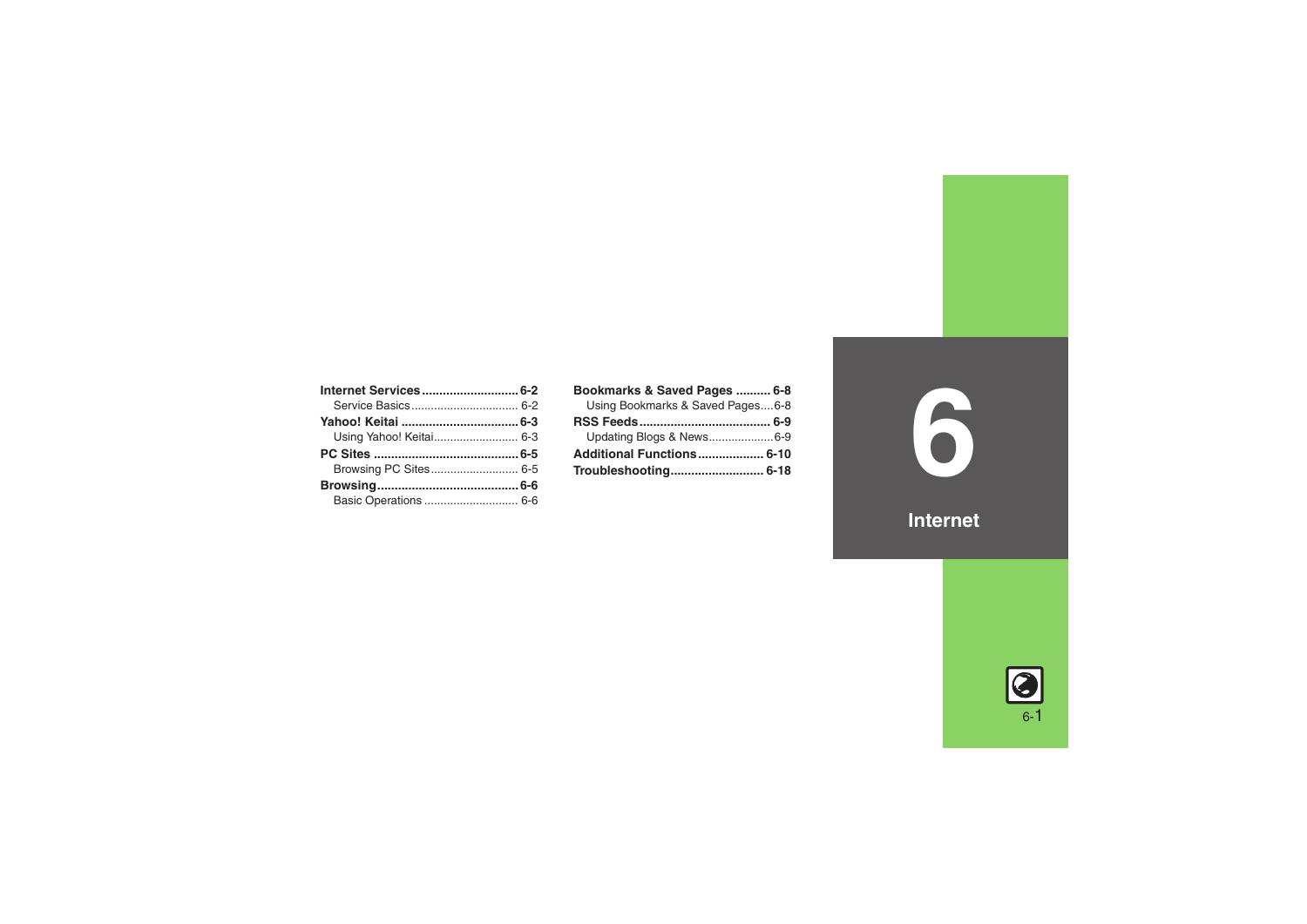# <span id="page-1-0"></span>**Internet Services**

# <span id="page-1-1"></span>**Service Basics**

Access the Mobile Internet via Yahoo! Keitai, or view PC Internet sites via PC Site Browser or Direct Browser.

- . Service requires a separate contract; retrieve Network Information to use these services.
- . For more about Yahoo! Keitai, see SoftBank Mobile Website (**P.17-24**).
- . Outside Japan, Yahoo! Keitai and PC Site Browser cannot be used over Wi-Fi.

### **Transmission/Information Fees**

### **Security**

Some page content may automatically activate Internet connection incurring transmission fees. (Information fees may also apply.) To prevent automatic connection, select an appropriate option for *Script Settings*, *Flash*® *auto-download* and *Get Video Settings* (**[P.6-17](#page-16-0)**).

Electronic certificates are saved on handset to support SSL (encryption protocol for Internet transmissions of important/sensitive information).

### **Opening Secure Pages**

- . A confirmation appears. Choose *Yes* and  $pres \odot$  to proceed.
- When a security notice appears, subscribers must decide for themselves whether or not to open the page. Opening secure pages constitutes agreement to the terms of usage. SoftBank, VeriSign Japan, Cybertrust, Entrust Japan, GMO GlobalSign, RSA Security, SECOM Trust Systems and Comodo Japan cannot be held liable for any damages associated with the use of SSL.

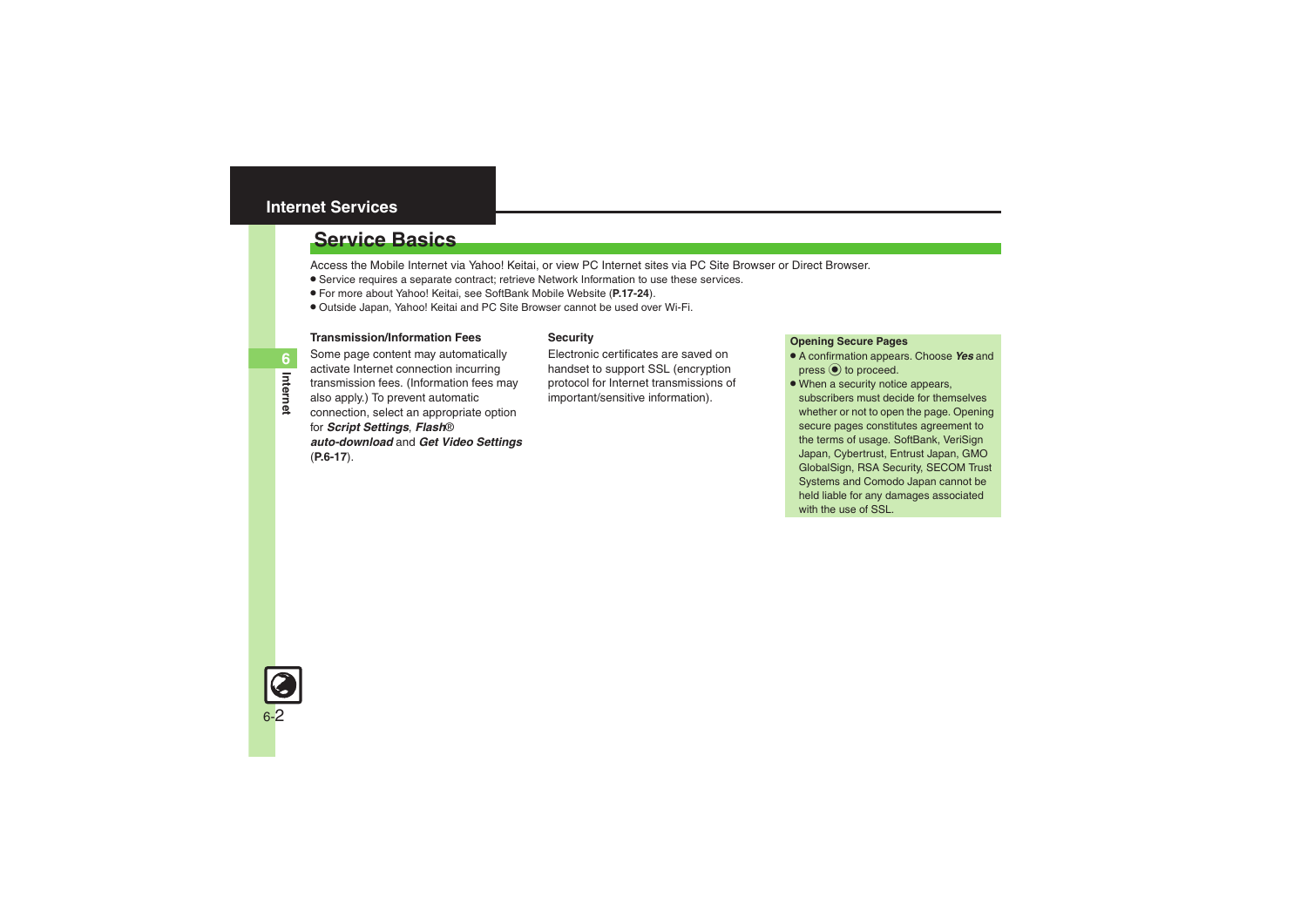# <span id="page-2-1"></span>**Using Yahoo! Keitai**

Access Yahoo! Keitai sites via 3G Network or Wi-Fi.

- . To use Wi-Fi, subscribe to Keitai Wi-Fi and complete related settings.
- . Within registered access point range, handset connects to the Internet via Wi-Fi automatically whenever possible; switch between 3G and Wi-Fi manually.
- . Network does not switch to Wi-Fi automatically if Wi-Fi signal reception is poor or after switching it to 3G manually.
- . Internet pages may not open depending on connection/Server status, etc.

### **Using Yahoo! Keitai Main Menu**

Browse Yahoo! Keitai sites from Yahoo! Keitai Main Menu.

#### $\mathbf 0$ Y! **Connection starts**



Internet Page

- . Yahoo! Keitai Main Menu opens.
- $\bullet$  To disconnect, press  $\circledcirc$ .



- . Corresponding page opens.
- **Repeat & to open additional links.**



**opens** ■ Follow these steps to return to the initial page: [Internet Page] <sup>**.**®  $\blacktriangleright$  *Forward*  $\blacktriangleright$  <sup>●</sup></sup> **Returning to Yahoo! Keitai Main Menu [Internet Page]**  B S *Yahoo! Keitai*  $\blacktriangleright$   $\textcircled{\scriptsize{}}$  **User Authentication**Enter user ID or password  $\blacktriangleright$   $\textcircled{\blacktriangleright}$   $\textcircled{\blacktriangleright}$  **Accessing** メニューリスト **Directly**  $\textcircled{\textbullet}$   $\blacktriangleright$  Yahoo!  $\blacktriangleright$   $\textcircled{\textbullet}$  Menu List  $\blacktriangleright$   $\textcircled{\textbullet}$  **Switching between 3G and Wi-Fi Manually [Internet Page]**  B S *Convenient*  **Functions**  $\blacklozenge$  **● Switch Wi-Fi/3G**  $\blacktriangleright$   $\textcircled{\scriptsize{*}}$   $\blacktriangleright$  Select network  $\blacktriangleright$   $\textcircled{\scriptsize{*}}$ 

**[Internet Page]**  A S **Previous page** 

<span id="page-2-0"></span>**Returning to Previous Pages**



# **Advanced**

b **C** [Switching browsers](#page-9-1) C[Clearing cache \(temporarily saved information\)](#page-9-2) C[Clearing authentication information](#page-9-3) (And more on [P.6-10](#page-9-3))

([Resetting browser settings and stored information \(Bookmarks, Saved Pages, etc.\)](#page-16-1) (And more on **[P.6-17](#page-16-1)**)

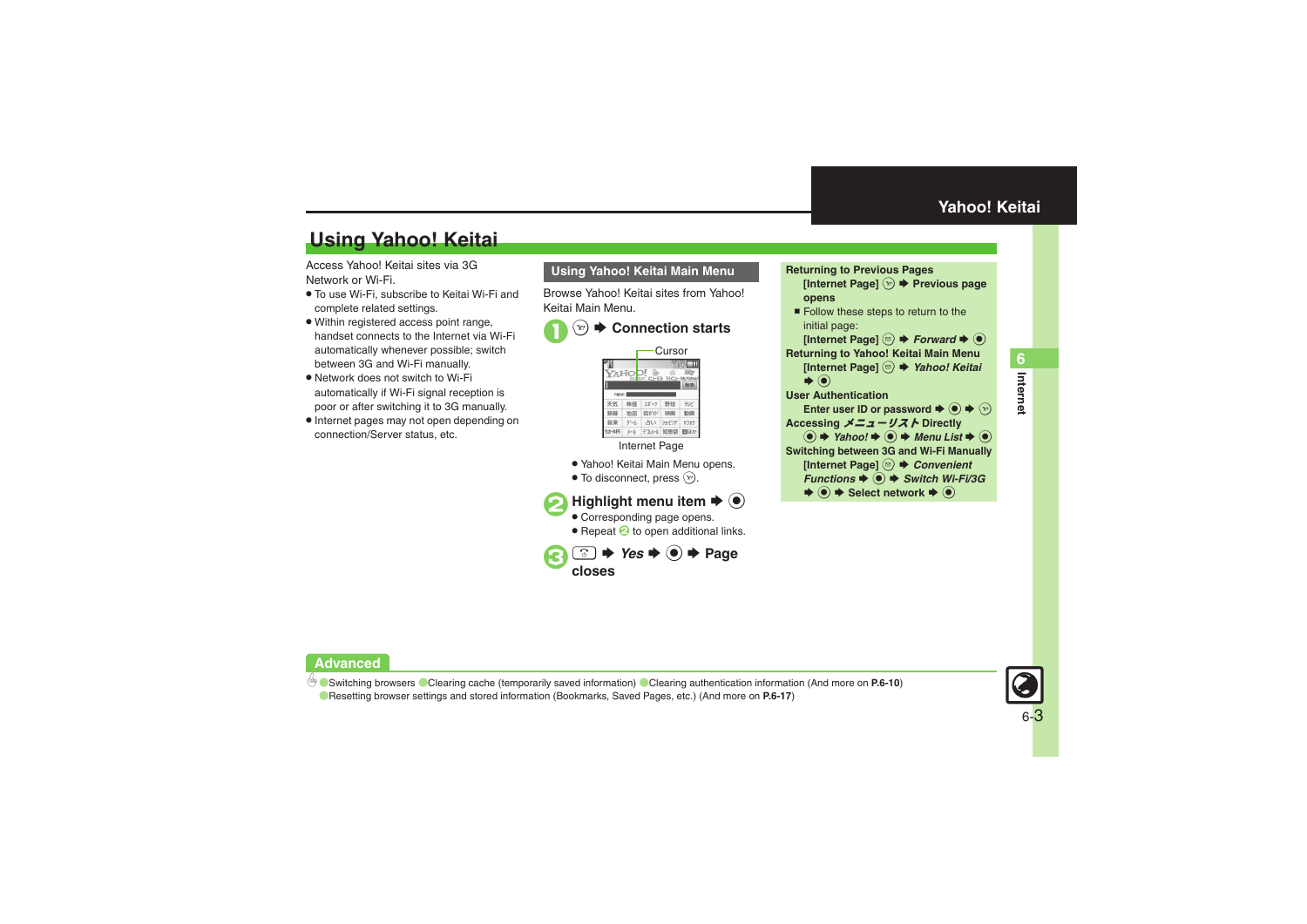### **Playing Media during Download Pausing Playback**

Play files while they transfer from the server (progressive download) or stream media files.

- **•** Save progressive download files, as needed, after playback. (Copy protected files cannot be saved.)
- . Streaming media files cannot be saved even after playback.
- . Packet transmission fees apply (except when downloading via Wi-Fi) even while playback is paused.

### On a page, select file  $\blacktriangleright$   $\textcircled{\scriptsize{\bullet}}$ • Playback starts.



### **Playback Sound**

. Sound is heard from Speaker/Headphones regardless of @Sound Output setting.







**Internet**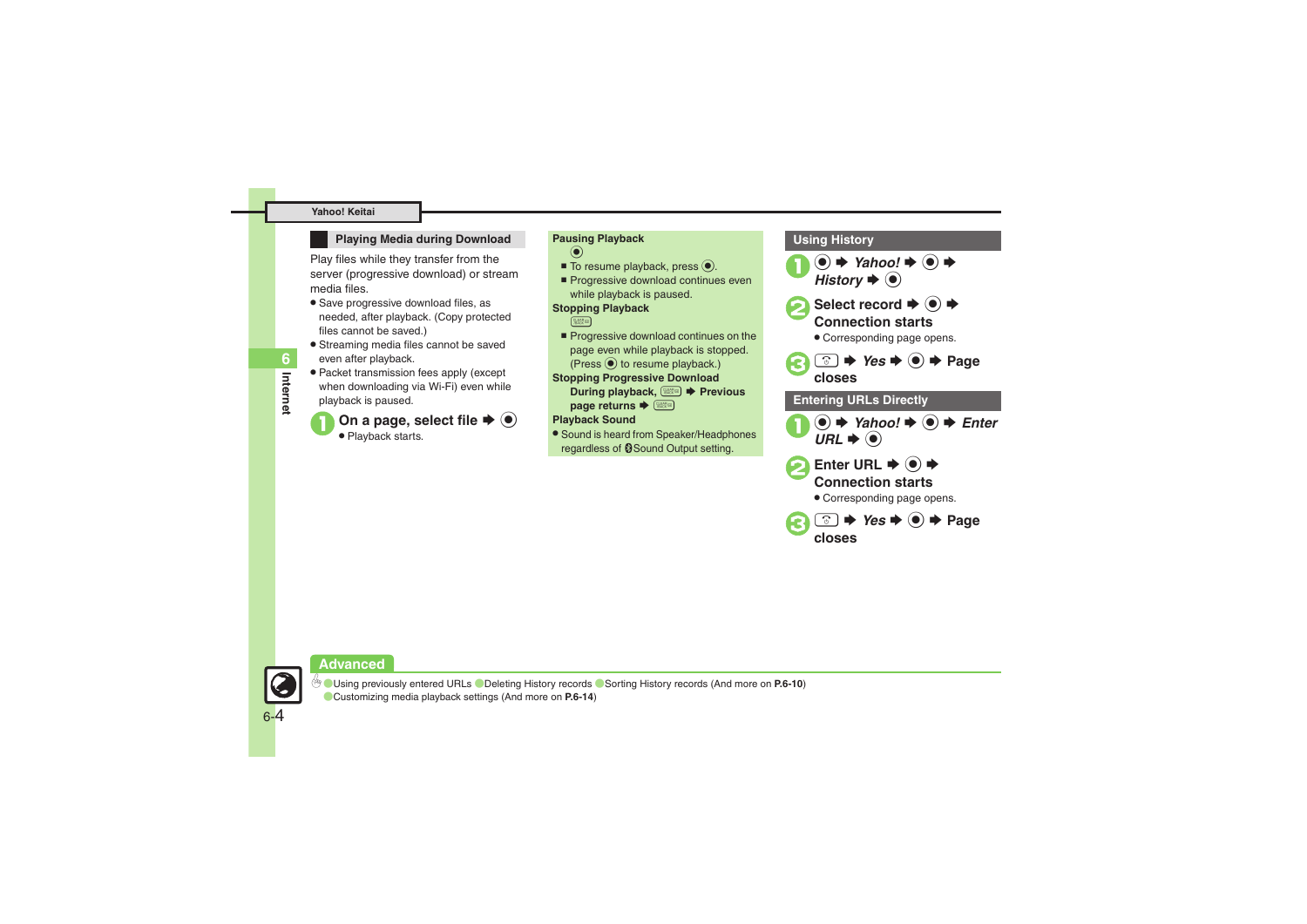# <span id="page-4-1"></span>**Browsing PC Sites**

View PC Internet sites via PC Site Browser or Direct Browser. (Direct Browser requires Wi-Fi connection.)

- . To use Wi-Fi, subscribe to Keitai Wi-Fi and complete related settings.
- . When using PC Site Browser within registered access point range, handset connects to the Internet via Wi-Fi automatically whenever possible; switch between 3G and Wi-Fi manually.
- . Network does not switch to Wi-Fi automatically if Wi-Fi signal reception is poor or after switching it to 3G manually.
- . Browsing PC sites via PC Site Browser may incur high charges depending on subscribed price plan.
- . Internet pages may not open depending on connection/Server status, etc.
- . PC Site Browser and Direct Browser share Bookmarks, Saved Pages, History, etc.

 $\mathbf 0$  $\textcircled{\bullet}$   $\blacktriangleright$  Yahoo!  $\blacktriangleright$   $\textcircled{\bullet}$ 

- *PC Site Browser* or *Direct*  $\blacktriangleright$   $\textcircled{\scriptsize{}}$
- **a**B Homepage  $\rightarrow$   **Connection starts**



- . Yahoo! JAPAN Home opens.
- **.** If a message appears, follow onscreen prompts.
- $\bullet$  To disconnect, press  $\circledcirc$ .

### **4** Highlight menu item **♦** ● . Corresponding page opens. • Repeat  $\bullet$  to open additional links.



#### <span id="page-4-0"></span>**Direct Browser** . Use this Wi-Fi-based browser to view PC sites without using SoftBank 3G Network service.**Returning to Previous Pages [Internet Page]**  A S **Previous page opens** ■ Follow these steps to return to the initial page: **[Internet Page] <sup>③</sup> ♦** *Forward* **♦ ③ Returning to Yahoo! JAPAN Home Example Page]** <sup>◎</sup> → *Homepage* → ◎ **User Authentication**Enter user ID or password  $\blacktriangleright \textcircled{\scriptsize{\circ}} \blacktriangleright \textcircled{\scriptsize{\circ}}$ **Using History In** *S***,** *History* $\blacklozenge$  $\blacklozenge$  $\blacklozenge$  **Select record** S **Entering URLs Directly**  $\boldsymbol{\odot}$ **In** *S***,** *Enter URL* $\blacklozenge$ *O* $\blacktriangleright$  **Enter URL**  $\blacktriangleright$   $\textcircled{\scriptsize{}}$  **Switching between 3G and Wi-Fi Manually (PC Site Browser) [Internet Page]**  B S *Convenient*  **Functions**  $\blacklozenge$  **● Switch Wi-Fi/3G**  $\rightarrow$  **Select network**  $\rightarrow$  **<sup>●</sup> Browsing in Wideview [Internet Page] Rotate handset 90 degrees counterclockwise** ■ Use Multi Selector according to page orientation.

# **Advanced**

b **C** [Switching browsers](#page-9-1) C[Using previously entered URLs](#page-9-4) C[Deleting History records](#page-9-5) C[Opening History properties](#page-9-7) (And more on [P.6-10](#page-9-1))

O[Showing navigation map for continuous scroll](#page-12-0) [Changing scroll unit](#page-12-1) C[Hiding PC Site Browser messages](#page-12-2) C[Setting up proxy](#page-12-3) CSetting search engine [URLs](#page-12-4) (And more on **[P.6-13](#page-12-0)**)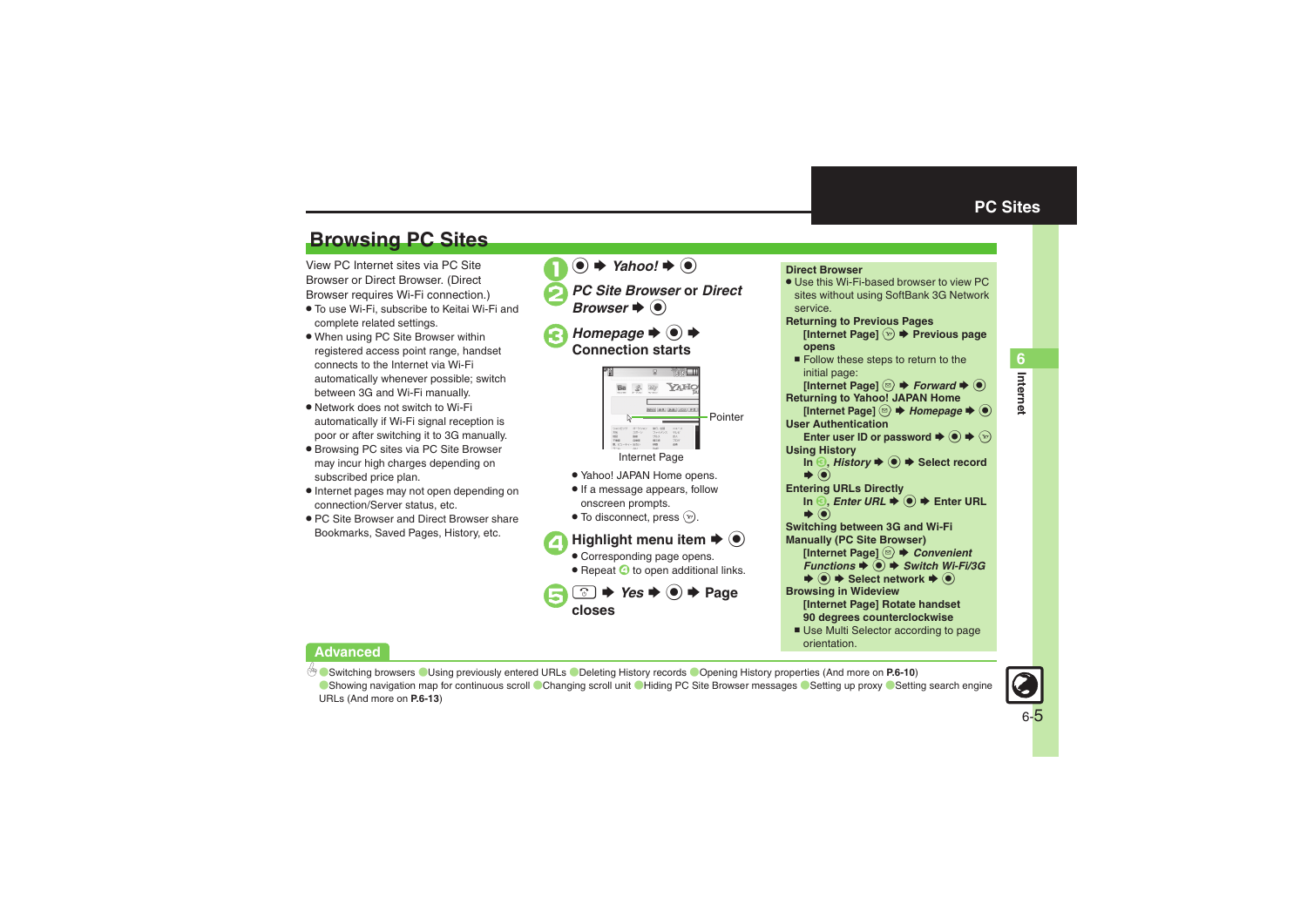**Internet**

**6**

# <span id="page-5-1"></span><span id="page-5-0"></span>**Basic Operations**

**Page Browsing**

### **Scrolling Pages**

If page content continues beyond view, use  $\ddot{\mathbb{Q}}$  to scroll pages. Long Press  $\circled{?}$  to scroll continuously.



## **Switching Frames**

On framed pages, Long Press  $\circledR$  to switch active frame.



### . In pointer navigation, point to a frame and  $pres \circledcirc$  to select it.

• Otherwise, use  $\ddot{\otimes}$  to select one.

```
Viewing Single Frame
Internet Page] Select frame \Rightarrow \textcircled{a}Convenient Functions \blacklozenge ●
 Frame In \blacklozenge \textcircled{\scriptsize{}}■ To return, press $<b>***</b>.
```


Open another page in a new tab and switch between tabs.

**Dening a New Tab** 







### [ **Switching Tabs**



. In pointer navigation, point to a tab and press  $\odot$  to open it.

### **Closing Tabs**



**Advanced**



**<sup>4</sup>O [Looking up copied words in dictionaries](#page-10-0) C[Saving files to Data Folder](#page-10-1) O [Changing Font Size](#page-11-0) C[Enlarging specific areas](#page-11-1) O Disabling automatic image** [display/sound playback](#page-11-2) ([Changing scroll unit](#page-12-5) (And more on **[P.6-11](#page-10-2)** - **[6-13](#page-12-5)**)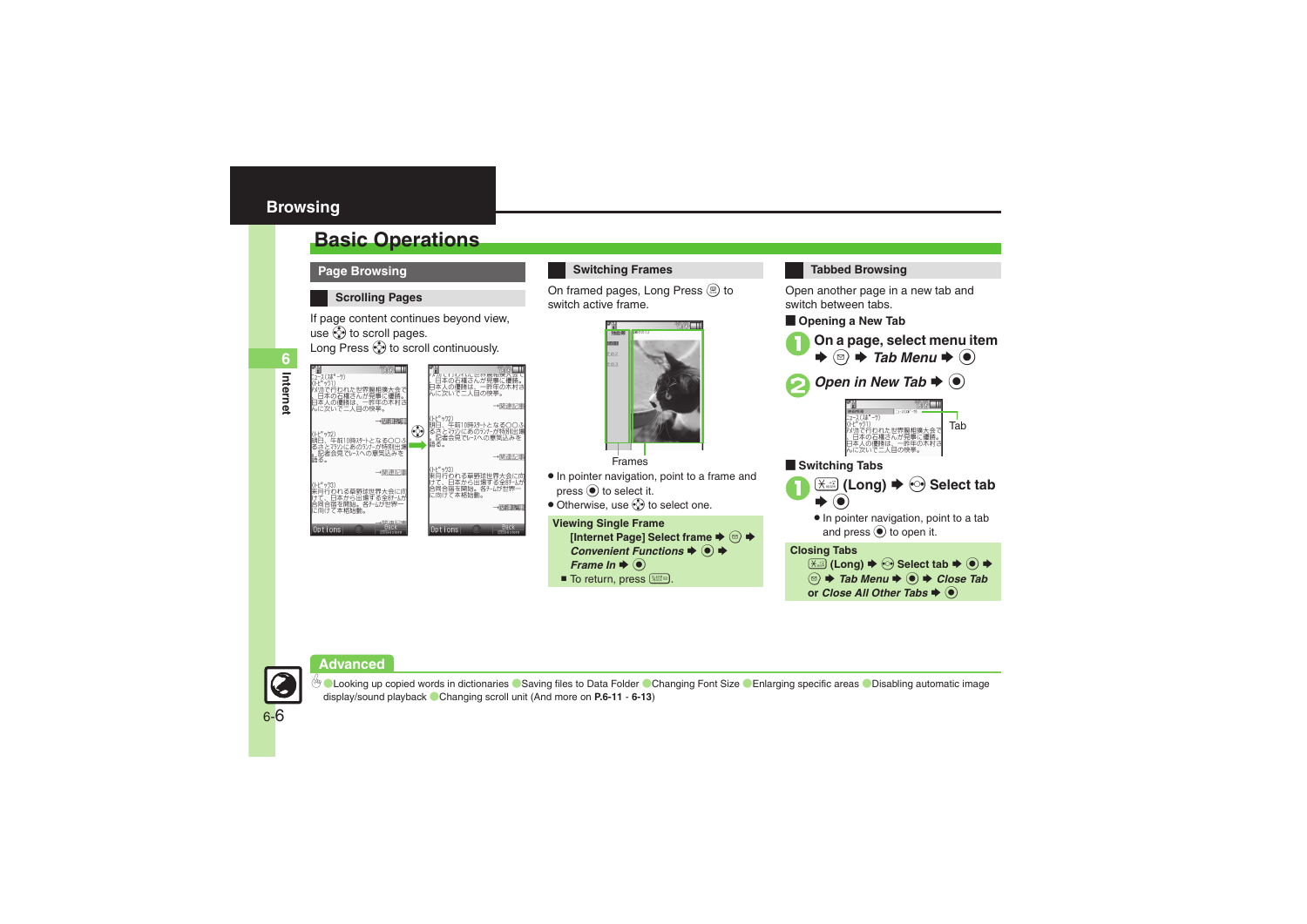### **Browsing**

### **Selecting Text Starting Over**

Activate Drag Mode in pointer navigation to enable text selection. Select text to copy or look up words in dictionaries. Follow these steps to use a dictionary: (Text may not be selectable or linked page may open depending on the site or page.)

**1** On a page, point to first character  $\rightarrow$  **●** (Long)

. Drag Mode is activated.



# 2**Highlight text range**







**After** *S*, point to first character  $\blacktriangleright$  <sup> $\odot$ </sup>

 $\blacktriangleright$  **From ②** 

# **Additional Page Operations**

Enter text or select/execute items.



# **Text Entry**

**On a page, select text entry**  $\blacktriangleright$   $\textcircled{\scriptsize{}}$ 

**2** Enter text  $\rightarrow$  <sup>0</sup>



**Using Entered Text (Input Memory) [Internet page] Select text entry field**   $\rightarrow$  **⊙**  $\rightarrow$  **©**  $\rightarrow$  **Insert/Font Size**  $\rightarrow$  **⊙** 

- $\rightarrow$ *Input Memory*  $\rightarrow$  **●** Select text
- $\blacktriangleright$   $\textcircled{\scriptsize{}}$



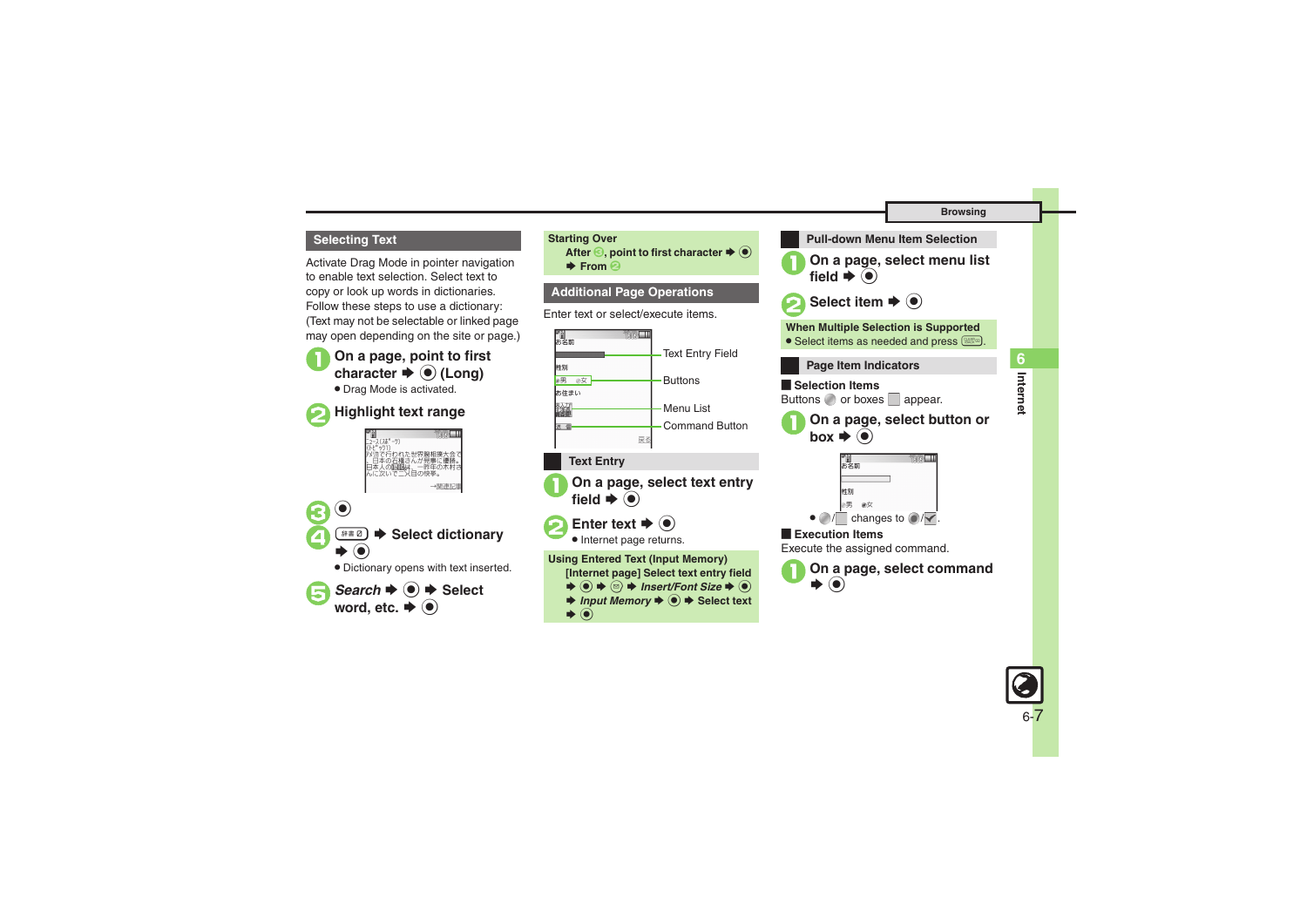# <span id="page-7-1"></span><span id="page-7-0"></span>**Using Bookmarks & Saved Pages**

### **Bookmarks**

Bookmark sites for quick access.



```
Switching Bookmarks Lists
   After \mathbf{0}, \circledcirc \Rightarrow Change List \Rightarrow \circledcirc \RightarrowSelect type \blacktriangleright \textcircled{\scriptsize{\bullet}}Opening Bookmarks Online
   Internet Page] <sup>a</sup> \rightarrow Bookmarks \rightarrow\textcircled{\textcircled{\char'13em}\hspace{13em}} Select title \blacktriangleright \textcircled{\char'13em}\hspace{13em}\bullet
```
## **Saved Pages**

Save page content; handset opens saved pages without connecting to the Internet.

# **Saving Pages**

Some pages may not be saved.

On a page,  $\circledcirc \blacktriangleright$  *Saved* Pages  $\blacktriangleright$  **O**  $\blacktriangleright$  *Save* (or *Register(Image Only)*  $\rightarrow$   $\bullet$ 

. Select *Register(Image Only)* to capture page content as a screenshot.

**Check/edit title**  $\blacktriangleright$  $\odot$ 



### **Advanced**



 $\%$  Obeleting titles ([Editing titles](#page-13-2) ([Changing title order](#page-13-3) ([Sorting titles into folders](#page-14-0) ([Deleting pages](#page-14-1) ([Editing page titles](#page-14-2) ([Changing page order](#page-14-3) (And more on **[P.6-14](#page-13-1)** - **[6-15](#page-14-3)**)

**Internet**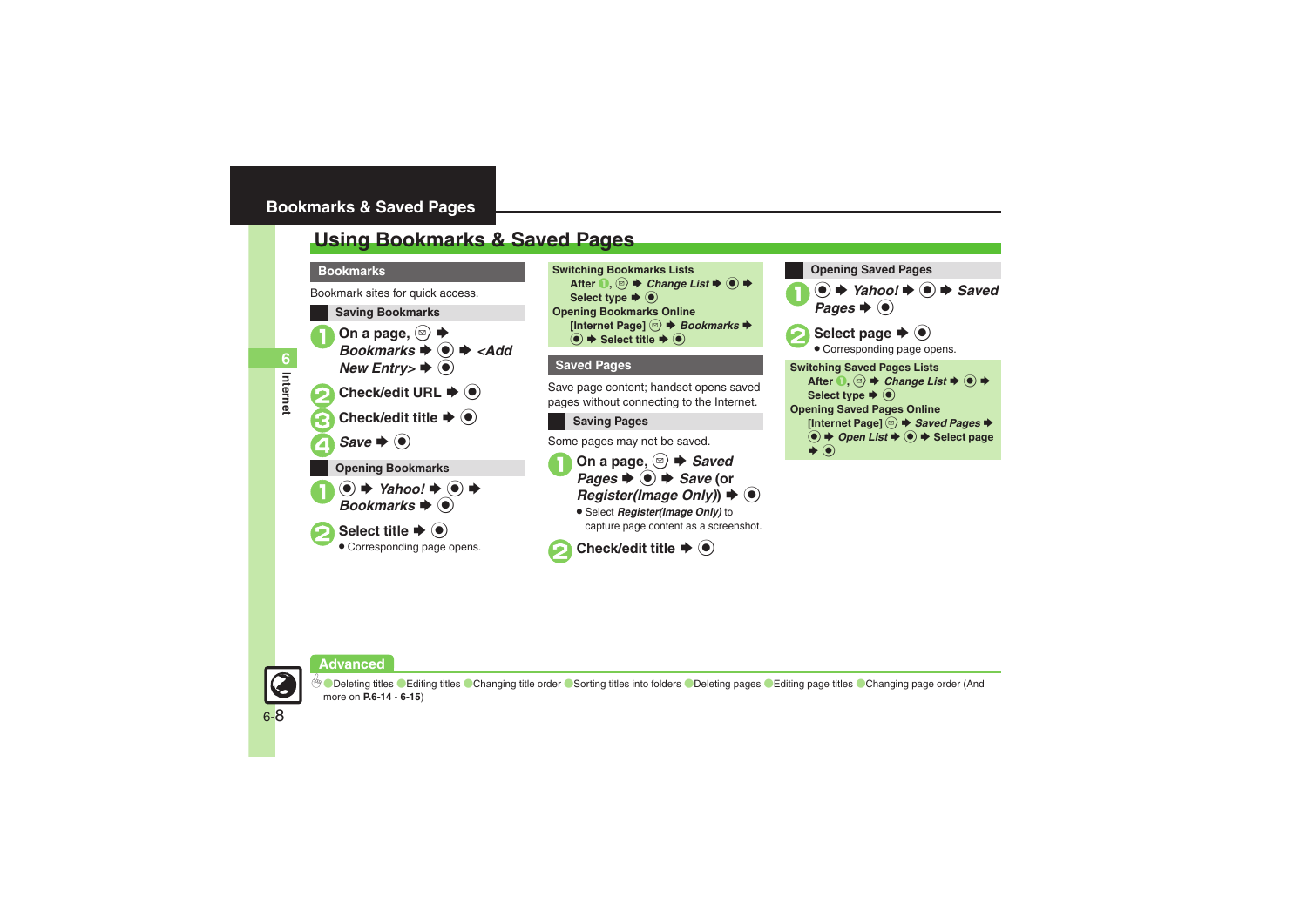**Internet 6**

Interne

# <span id="page-8-1"></span>**Updating Blogs & News**

Register RSS-compatible sites; view content updates without opening source sites. Packet transmission fees apply (except when handling RSS feeds via Wi-Fi).

# **Subscribing to RSS Feeds**

Indicator below appears for RSS-compatible sites.

RSS Indicator

Available for PC Site Browser and Direct Browser.



**1**On a compatible page, **◎ ★** *Register In RSS Feed*  $\blacklozenge$ 



 $\bullet$  Select feed  $\bullet$   $\bullet$   $(\blacksquare/\blacksquare) \bullet$ **Complete selection ➡ ষ্ট** 

 $\bigodot$  Save  $\bigodot$ 

. Choose *Yes* to update immediately or  $N$ *o* and press  $\textcircled{\small{}}$ .

### **Via RSS Icons**

Use RSS icons to subscribe to RSS feeds from sites that are not RSS-compatible. Available for PC Site Browser and Direct **Browser** 



<span id="page-8-0"></span>



**.** If a message appears, follow onscreen prompts.







. Information appears.

### **Updating Single RSS Feeds [RSS Feed List] Select feed**  SB S $Reload \blacktriangleright @$

If a message appears, follow onscreen prompts.

### **Accessing Source Sites**

- **After ⑤, select linked title ♦ ⓒ ♦** *Yes* ♦ ⊙
- If a message appears, follow onscreen prompts.



b O[Disabling feed updates](#page-15-0) O[Sorting feeds into folders](#page-15-1) O[Deleting feeds](#page-15-2) O[Sorting feeds](#page-15-3) O[Opening feed properties](#page-15-4) O[Exchanging feeds with other devices](#page-15-5) ([Sending feeds via mail](#page-15-6) (**[P.6-16](#page-15-6)**)

RSS Feed List

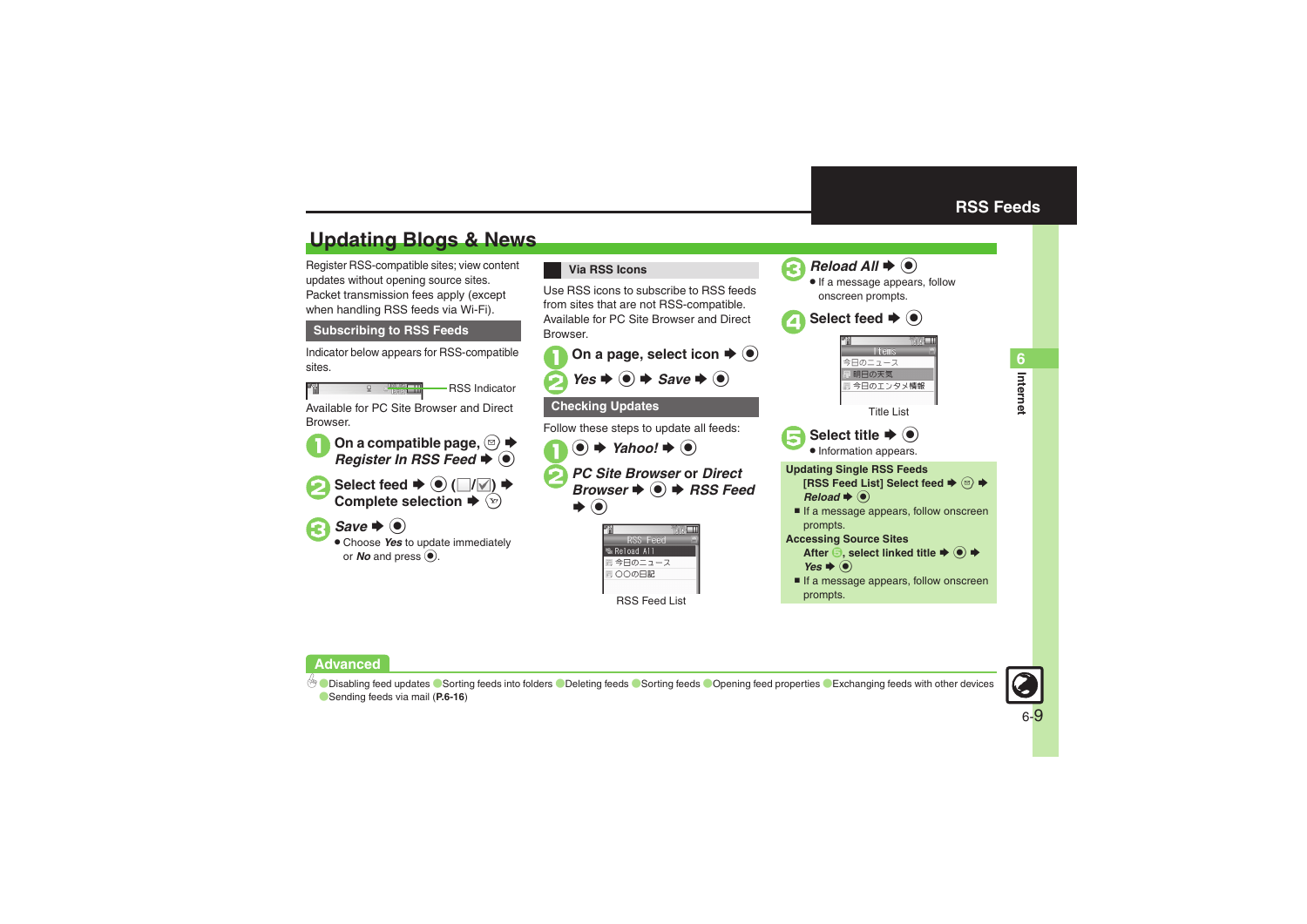### <span id="page-9-0"></span>[ **General**

<span id="page-9-1"></span>

| <b>Switching browsers</b>               | On a page, $\textcircled{=}$ $\blacktriangleright$ Switch Browser $\blacktriangleright$ $\textcircled{}$ $\blacktriangleright$ This<br>Page or Linked Page $\bullet$ $\bullet$ > Select browser<br>• A confirmation may appear when switching to PC<br>Site Browser.                                 |
|-----------------------------------------|------------------------------------------------------------------------------------------------------------------------------------------------------------------------------------------------------------------------------------------------------------------------------------------------------|
| <b>Using previously</b><br>entered URLs | Start Here $\odot \Rightarrow$ Yahoo! $\Rightarrow$ $\odot \Rightarrow$ See below<br>Yahoo! Keitai<br>Enter URL $\Rightarrow$ $\circledcirc$ $\Rightarrow$ $\circledcirc$ $\Rightarrow$ URL Entry Log $\Rightarrow$ $\circledcirc$<br>Select URL $\blacktriangleright$ (e) $\blacktriangleright$ (e) |
|                                         | <b>PC Site Browser &amp; Direct Browser</b><br>PC Site Browser or Direct Browser $\blacktriangleright$ ( $\blacklozenge$ )<br>Enter URL $\Rightarrow$ (0) $\Rightarrow$ (2) $\Rightarrow$ URL Entry Log $\Rightarrow$ (0)<br>Select URL $\blacktriangleright$                                        |

### <span id="page-9-4"></span>[ **History**

Follow these steps to switch History lists:

 $\textcircled{\tiny{\textcircled{\tiny{\#}}}}$   $\blacktriangleright$  *Change List*  $\blacktriangleright$   $\textcircled{\tiny{\textcircled{\tiny{\#}}}}$  Select browser  $\blacktriangleright$   $\textcircled{\tiny{\textcircled{\tiny{\#}}}}$ 

<span id="page-9-5"></span>

|                                    | $Estart Here ( \n\bullet \n\Rightarrow \nYahoo! \n\Rightarrow \n\bullet \n\Rightarrow \nHistory \n\Rightarrow \n\bullet \n\Rightarrow$<br>See below        |
|------------------------------------|------------------------------------------------------------------------------------------------------------------------------------------------------------|
| <b>Deleting History</b><br>records | <b>One Record</b><br>Select record $\Rightarrow$ $\textcircled{=}$ $\Rightarrow$ Delete $\Rightarrow$ $\textcircled{=}$ Yes $\Rightarrow$ $\textcircled{}$ |
|                                    | <b>All Records</b><br><b>→</b> Delete All $\Rightarrow$ ( $\bullet$ ) $\Rightarrow$ Yes $\Rightarrow$ ( $\bullet$ )<br>ั⊠)                                 |

<span id="page-9-7"></span><span id="page-9-6"></span>

| <b>Opening History</b><br>properties       | $\bullet$ $\bullet$ Yahoo! $\bullet$ $\bullet$ History $\bullet$ $\bullet$ $\bullet$<br>Select<br>$\mathsf{record} \Rightarrow \textcircled{\Rightarrow} \Rightarrow \mathsf{Details} \Rightarrow \textcircled{\bullet}$                                                                                                                                                                                                    |
|--------------------------------------------|-----------------------------------------------------------------------------------------------------------------------------------------------------------------------------------------------------------------------------------------------------------------------------------------------------------------------------------------------------------------------------------------------------------------------------|
| <b>Sorting History</b><br>records          | <b>to <math>\rightarrow</math> Yahoo!</b> $\rightarrow$ <b>e</b> ) $\rightarrow$ History $\rightarrow$ <b>e</b> ) $\rightarrow$ <b>e</b> )<br>Sort $\rightarrow$ <b>e</b> ) $\rightarrow$ By Domain or By Date $\rightarrow$ <b>e</b> )                                                                                                                                                                                     |
| <b>Sending History</b><br>records via mail | $\bullet$ $\Rightarrow$ Yahoo! $\Rightarrow$ $\bullet$ History $\Rightarrow$ $\bullet$ $\Rightarrow$ Select<br>record $\Rightarrow$ $\textcircled{3}$ $\Rightarrow$ Send URL $\Rightarrow$ $\textcircled{9}$ $\Rightarrow$ S! Mail or<br>$SMS \rightarrow \textcircled{\bullet}$ Complete message $\rightarrow$<br>$\langle v \rangle$<br>• S! Mail Composition window opens automatically<br>depending on character count. |

### **E** Memory Operation

For PC Site Browser and Direct Browser, perform the following sequence instead of **Browser Settings**  $\blacklozenge$ .

### *PC Site Browser* (or *Direct Browser*) ♦ <sup>●</sup> *PC Site Browser Settings* (or *Set Direct Browser*)  $\blacklozenge$  **(e)**

<span id="page-9-3"></span><span id="page-9-2"></span>

| <b>Clearing cache</b>                            | $\bullet$ $\rightarrow$ Yahoo! $\rightarrow$ $\bullet$ Browser Settings $\rightarrow$ $\bullet$                                                                  |
|--------------------------------------------------|------------------------------------------------------------------------------------------------------------------------------------------------------------------|
| (temporarily saved                               | Memory Operation $\blacklozenge \blacklozenge$ Delete Cache<br>$\rightarrow$ Yes $\rightarrow$ ( $\bullet$ )                                                     |
| information)                                     |                                                                                                                                                                  |
| <b>Clearing cookies</b>                          | → Yahoo! → $\odot$ → Browser Settings → $\odot$<br>Memory Operation → <sup>●</sup> → Delete Cookies<br>$\bullet$ + Yes $\bullet$ $\bullet$                       |
| <b>Clearing</b><br>authentication<br>information | $\bullet$ $\rightarrow$ Yahoo! $\rightarrow$ $\bullet$ Browser Settings $\rightarrow$<br>Memory Operation → <sup>●</sup> → Delete Auth Info<br>$Yes \Rightarrow$ |

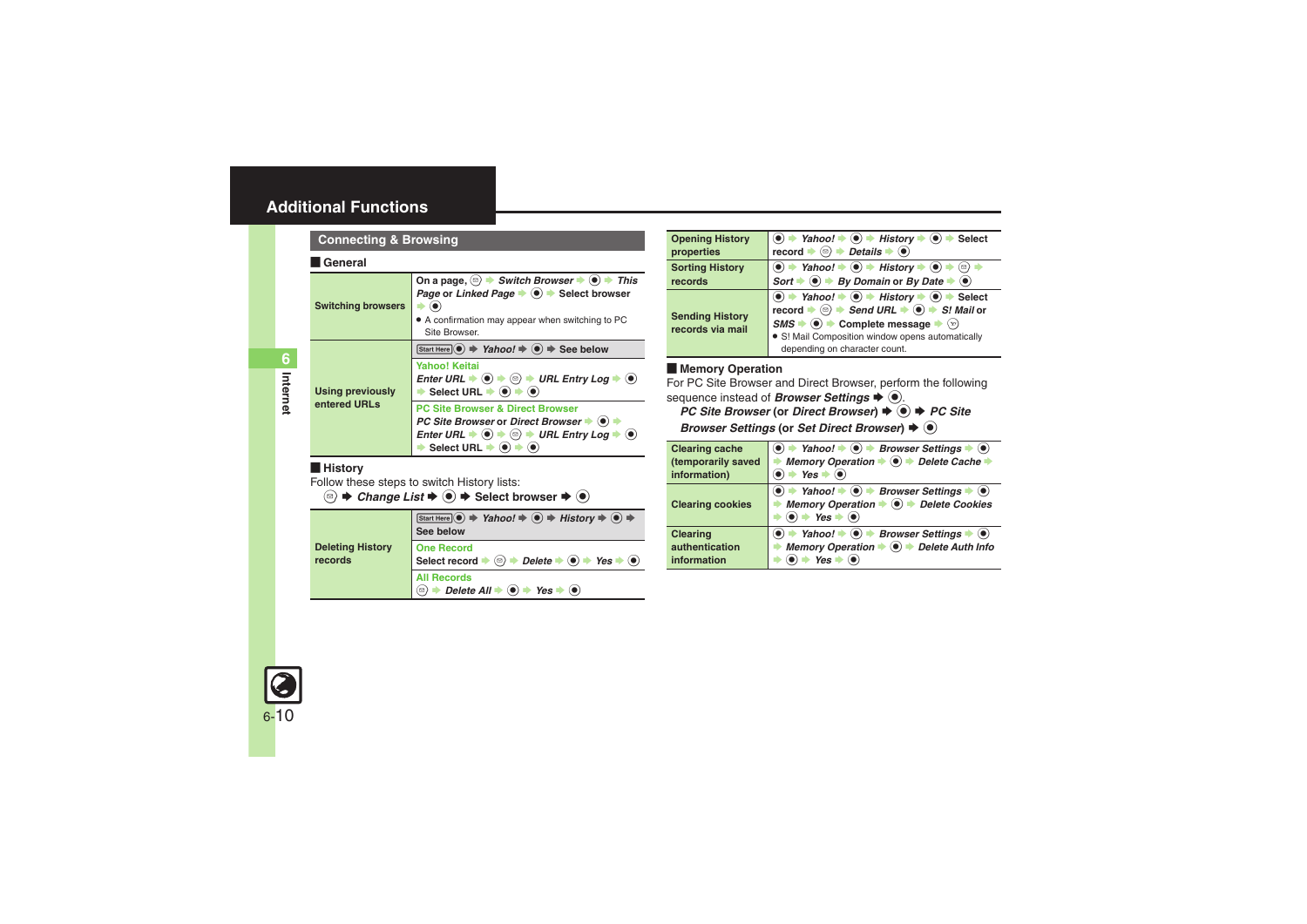<span id="page-10-2"></span><span id="page-10-1"></span><span id="page-10-0"></span>

| <b>Page Operations</b>                        |                                                                                                                                                                                                                                                                                                                                                                                         | Handling Flash <sup>®</sup>                                                      | Start Here On a page, $\circledcirc$ $\Rightarrow$ Convenient Functions                                                                                                                                                                            |
|-----------------------------------------------|-----------------------------------------------------------------------------------------------------------------------------------------------------------------------------------------------------------------------------------------------------------------------------------------------------------------------------------------------------------------------------------------|----------------------------------------------------------------------------------|----------------------------------------------------------------------------------------------------------------------------------------------------------------------------------------------------------------------------------------------------|
| All Browsers                                  |                                                                                                                                                                                                                                                                                                                                                                                         |                                                                                  | $\Rightarrow$ (o) $\Rightarrow$ Flash®Menu $\Rightarrow$ (o) $\Rightarrow$ See below<br><b>Pausing/Playing</b>                                                                                                                                     |
|                                               | <b>Dialing Numbers</b><br>On a page, highlight number $\Rightarrow$ $\textcircled{\bullet}$ $\Rightarrow$ Call or                                                                                                                                                                                                                                                                       | files<br><b>Sending Messages</b><br><b>Saving files to Data</b><br><b>Folder</b> | Pause, Resume or Replay $\blacktriangleright$ ( $\blacklozenge$ )<br><b>Selecting Image Quality</b>                                                                                                                                                |
| <b>Using linked info</b>                      | Video Call $\blacktriangleright$ ( $\blacklozenge$ )                                                                                                                                                                                                                                                                                                                                    |                                                                                  | Quality $\Rightarrow$ ( $\bullet$ ) $\Rightarrow$ Select quality $\Rightarrow$ ( $\bullet$ )                                                                                                                                                       |
|                                               | On a page, highlight number or mail address<br>$\Rightarrow$ (a) $\Rightarrow$ Create Message $\Rightarrow$ (a) $\Rightarrow$ S! Mail or                                                                                                                                                                                                                                                |                                                                                  | Start Here On a page, $\textcircled{\scriptsize{}} \Rightarrow$ Save Items $\Rightarrow$ $\textcircled{\scriptsize{}} \Rightarrow$<br>See below                                                                                                    |
|                                               | $\mathsf{SMS} \rightarrow \textcircled{\bullet}$ $\rightarrow$ Complete message $\rightarrow \textcircled{\circ}$<br>· For mail addresses, omit mail type selection step.                                                                                                                                                                                                               |                                                                                  | <b>Files on Page</b><br>Select file $\Rightarrow$ $\circledast$ $\Rightarrow$ Save $\Rightarrow$ $\circledast$ $\Rightarrow$ Enter name<br>$\Rightarrow$ ( $\bullet$ ) $\Rightarrow$ Save here $\Rightarrow$ ( $\bullet$ )                         |
| <b>Copying text</b>                           | On a page, $\textcircled{\scriptsize{\circ}}$ $\rightarrow$ Copy Text $\rightarrow$ $\textcircled{\scriptsize{\bullet}}$ Select first<br>character $\blacktriangleright$ $\textcircled{\blacktriangleright}$ Highlight text range $\blacktriangleright$ $\textcircled{\blacktriangleright}$                                                                                             |                                                                                  | • On a page with background image, select Save<br><b>Items</b> and press $\odot$ first.                                                                                                                                                            |
| Looking up copied<br>words in<br>dictionaries | On a page, $\circledcirc$ $\rightarrow$ Convenient Functions $\rightarrow \circledcirc$<br>• Copy & Search Dict. • $\bullet$ + Select first<br>character $\rightarrow$ <sup>●</sup> → Highlight text range $\rightarrow$ ● →<br>Select dictionary $\Rightarrow$ (a) $\Rightarrow$ Search $\Rightarrow$ (a) $\Rightarrow$<br>Select word, etc. $\blacktriangleright$ ( $\blacklozenge$ ) |                                                                                  | • Some files are saved automatically.<br>• End memory-consuming operations (TV recording,<br>etc.) beforehand.<br>• Confirm signal is strong, battery is adequately charged<br>and that there is enough free memory beforehand.                    |
| <b>Using Web Search</b>                       | On a page, $\circledcirc$ $\blacktriangleright$ Convenient Functions $\blacktriangleright$ $\circledcirc$<br>→ Web Search $\Rightarrow$ ( $\bullet$ ) $\Rightarrow$ Enter search text $\Rightarrow$ ( $\bullet$ )                                                                                                                                                                       |                                                                                  | <b>Background Images</b><br>Save Background Image $\bullet$ $\bullet$ $\bullet$ Save $\bullet$ $\bullet$ $\bullet$<br>Enter name $\Rightarrow$ $\circledcirc$ $\Rightarrow$ Save here $\Rightarrow$ $\circledcirc$                                 |
| <b>Searching current</b><br>page              | On a page, $\circledcirc$ $\rightarrow$ Convenient Functions $\rightarrow \circledcirc$<br>Search $\Rightarrow$ (a) $\Rightarrow$ Enter search text $\Rightarrow$ (a)<br>• Press $\odot$ to jump to next search result, if any.                                                                                                                                                         | <b>Updating page</b><br>content                                                  | On a page, $\textcircled{\scriptsize\circ}$ $\blacktriangleright$ <i>Reload</i> $\blacktriangleright$ $\textcircled{\scriptsize\bullet}$<br>• To update content in Saved Pages, open a page and<br>follow the steps above.                         |
| Jumping to page<br>top/bottom                 | On a page, $\circledcirc$ > Convenient Functions $\bullet$ $\circledcirc$<br>$\rightarrow$ Jump In Page $\rightarrow$ $\odot$ $\rightarrow$ Page Top or Page<br>Bottom $\blacktriangleright$ ( $\blacklozenge$ )                                                                                                                                                                        | Changing<br>encoding to read                                                     | On a page, $\textcircled{\scriptsize\circ}$ $\blacktriangleright$ Settings $\blacktriangleright$ $\textcircled{\scriptsize\bullet}$ $\blacktriangleright$ Char-code<br>$\Rightarrow$ $\bullet$ $\Rightarrow$ Select option $\Rightarrow$ $\bullet$ |
| <b>Opening page</b><br>properties             | On a page, $\circledcirc$ $\rightarrow$ Convenient Functions $\rightarrow \circledcirc$<br>→ Details $\Rightarrow$ ( $\bullet$ ) $\Rightarrow$ Select item $\Rightarrow$ ( $\bullet$ )                                                                                                                                                                                                  | qarbled text<br><b>Opening function</b>                                          |                                                                                                                                                                                                                                                    |
|                                               | On a page, $\circledcirc$ $\rightarrow$ Send URL $\rightarrow$ $\circledcirc$ $\rightarrow$ S! Mail or                                                                                                                                                                                                                                                                                  | shortcuts                                                                        | On a page, $\textcircled{\scriptsize\circ}$ $\blacktriangleright$ Help $\blacktriangleright$ $\textcircled{\scriptsize\circ}$                                                                                                                      |
| <b>Sending URLs via</b><br>mail               | $\mathsf{SMS} \rightarrow \textcircled{\bullet}$ $\rightarrow$ Complete message $\rightarrow \textcircled{\circ}$<br>• S! Mail Composition window opens automatically<br>depending on character count.                                                                                                                                                                                  |                                                                                  |                                                                                                                                                                                                                                                    |

# 6-11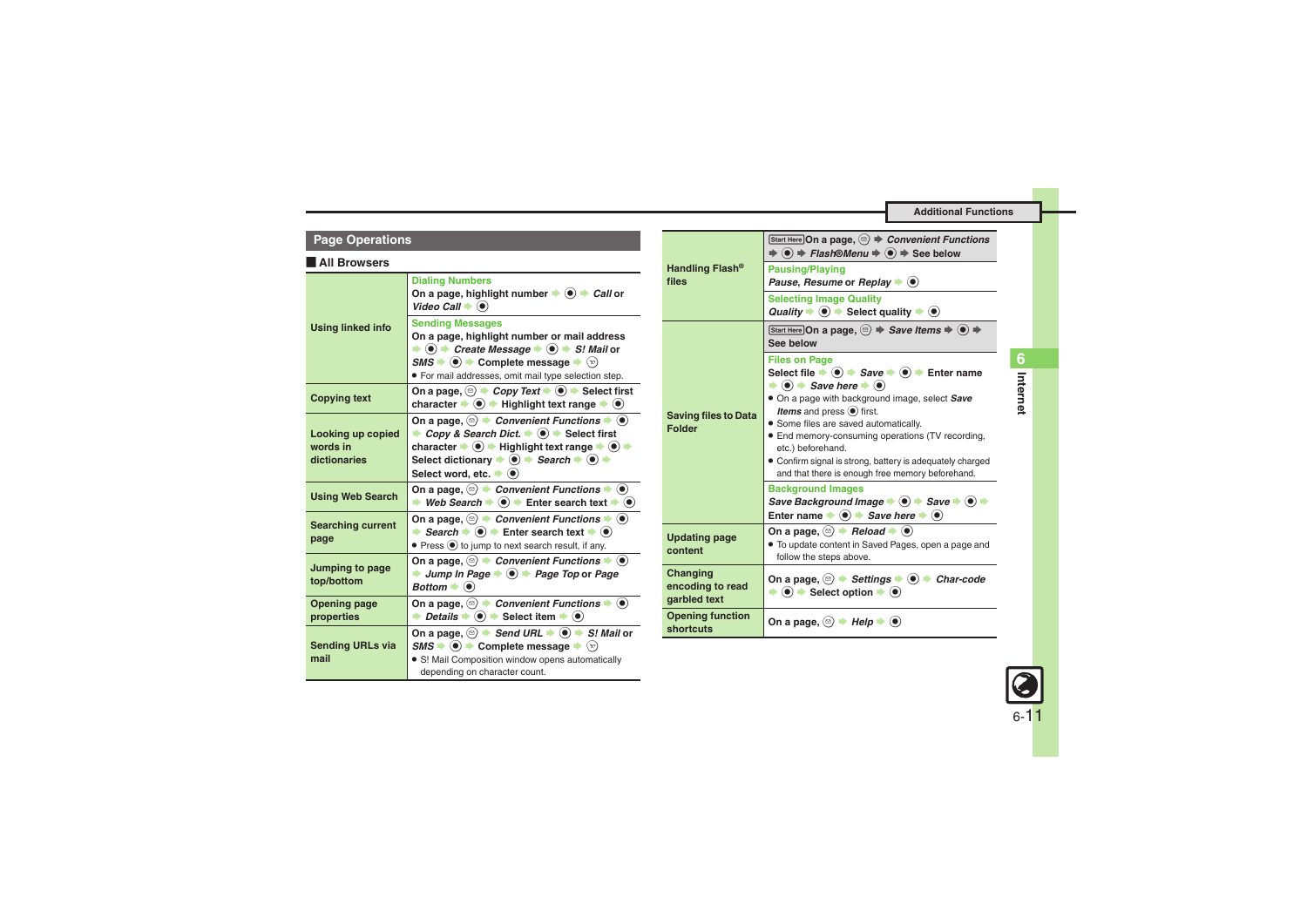#### [ **Yahoo! Keitai**

<span id="page-11-0"></span>

| <b>Changing Font Size</b> | On a page, 3. (Long) to enlarge or 1: (Long)<br>to reduce               |
|---------------------------|-------------------------------------------------------------------------|
| <b>Enlarging pages</b>    | On a page, $(\circledcirc)^*$<br>• Press $\circledcirc$ to toggle size. |
| 200%                      | • Size may not change depending on the page.                            |

### **PC Site Browser & Direct Browser**

| <b>Switching view</b>                    | On a page, $\textcircled{\scriptsize\cong}$ $\blacktriangleright$ PC Screen or Small Screen $\blacktriangleright$ $\textcircled{\scriptsize\bullet}$<br>. In Small Screen view, PC sites are redesigned to fit<br>Display.                                       |
|------------------------------------------|------------------------------------------------------------------------------------------------------------------------------------------------------------------------------------------------------------------------------------------------------------------|
| <b>Zooming on pages</b><br>(Zoom Factor) | On a page, $(3\div)$ (Long) to enlarge or $(1\div)$ (Long)<br>to reduce                                                                                                                                                                                          |
| Jumping to<br>specific locations         | On a page, 5.3 (Long) Cuick Movement<br>map appears $\blacktriangleright$ Select target location $\blacktriangleright$ ( $\blacklozenge$ )                                                                                                                       |
| <b>Enlarging specific</b><br>areas       | On a page, point to area $\blacktriangleright$ $(7\cdot\cdot\cdot)$ (Long)<br>• Use $\odot$ to move pointer in enlarged view; highlight<br>item and press $\odot$ to execute it.<br>• To close enlarged view, press a key other than $\langle \cdot \rangle$ .   |
| <b>Hiding Softkeys</b>                   | On a page, $\left( \mathfrak{D} \right)$ $\rightarrow$ Convenient Functions $\rightarrow$ $\left( \bullet \right)$<br>Softkey Area $\Rightarrow$ ( $\bullet$ ) $\Rightarrow$ Off $\Rightarrow$ ( $\bullet$ )<br>• To show Softkeys temporarily, press <b>D</b> . |
| <b>Enlarging images</b><br>200%          | On a page, <u>(ase</u> )<br>• Press $\circledcirc$ to toggle size.<br>• Size may not change or layout may be affected<br>depending on the page.                                                                                                                  |

# **Internet Page Settings**

### [ **All Browsers**

For PC Site Browser and Direct Browser, perform the following sequence instead of **Browser Settings**  $\blacklozenge$   $\odot$ .

*PC Site Browser* (or *Direct Browser*) ♦ <sup>●</sup> *♦ PC Site* 

**Browser Settings (or Set Direct Browser)**  $\blacklozenge$ 

<span id="page-11-2"></span>

| <b>Disabling</b>                                       | Start Here $\odot \Rightarrow$ Yahoo! $\Rightarrow$ $\odot \Rightarrow$ Browser Settings<br>$\Rightarrow$ $\circledast$ $\Rightarrow$ <i>Downloads</i> $\Rightarrow$ $\circledast$ $\Rightarrow$ See below                                                                                                                            |  |
|--------------------------------------------------------|---------------------------------------------------------------------------------------------------------------------------------------------------------------------------------------------------------------------------------------------------------------------------------------------------------------------------------------|--|
| automatic image<br>display/sound<br>playback           | <b>Image Display</b><br>Images $\blacktriangleright$ ( $\blacklozenge$ ) $\blacktriangleright$ Do not Show $\blacktriangleright$ ( $\blacklozenge$ )                                                                                                                                                                                  |  |
|                                                        | <b>Sound Playback</b><br>Sounds $\bullet$ $\bullet$ $\rightarrow$ Do not Play $\bullet$ $\bullet$                                                                                                                                                                                                                                     |  |
| <b>Changing Font Size</b>                              | $\textcircled{\textbullet}$ $\Rightarrow$ Yahoo! $\Rightarrow$ $\textcircled{\textbullet}$ Browser Settings $\Rightarrow$ $\textcircled{\textbullet}$<br>ightharpoont Size $\Rightarrow$ ⊜ $\Rightarrow$ Select size $\Rightarrow$ ⊜                                                                                                  |  |
| <b>Using pointer</b><br>navigation                     | Start Here $\odot \Rightarrow$ Yahoo! $\Rightarrow$ $\odot \Rightarrow$ Browser Settings<br>$\Rightarrow$ ( $\bullet$ ) $\Rightarrow$ Cursor Settings $\Rightarrow$ ( $\bullet$ ) $\Rightarrow$ See below                                                                                                                             |  |
|                                                        | <b>Activating</b><br>Cursor Mode Settings $\bullet$ ( $\bullet$ ) $\bullet$ Normal Mode                                                                                                                                                                                                                                               |  |
|                                                        | <b>Changing Pointer Speed</b><br>Speed Settings $\bullet$ ( $\bullet$ ) $\bullet$ Select speed $\bullet$ ( $\bullet$ )                                                                                                                                                                                                                |  |
| <b>Using handset as</b><br>primary download<br>storage | $\textcircled{\textbullet}$ $\Rightarrow$ Yahoo! $\Rightarrow$ $\textcircled{\textbullet}$ Browser Settings $\Rightarrow$ $\textcircled{\textbullet}$<br>→ Download to $\rightarrow$ ( $\bullet$ ) $\rightarrow$ Phone Preferred $\rightarrow$ $\bullet$ )<br>• Some files may be saved to Memory Card regardless<br>of this setting. |  |

<span id="page-11-1"></span>**Internet**

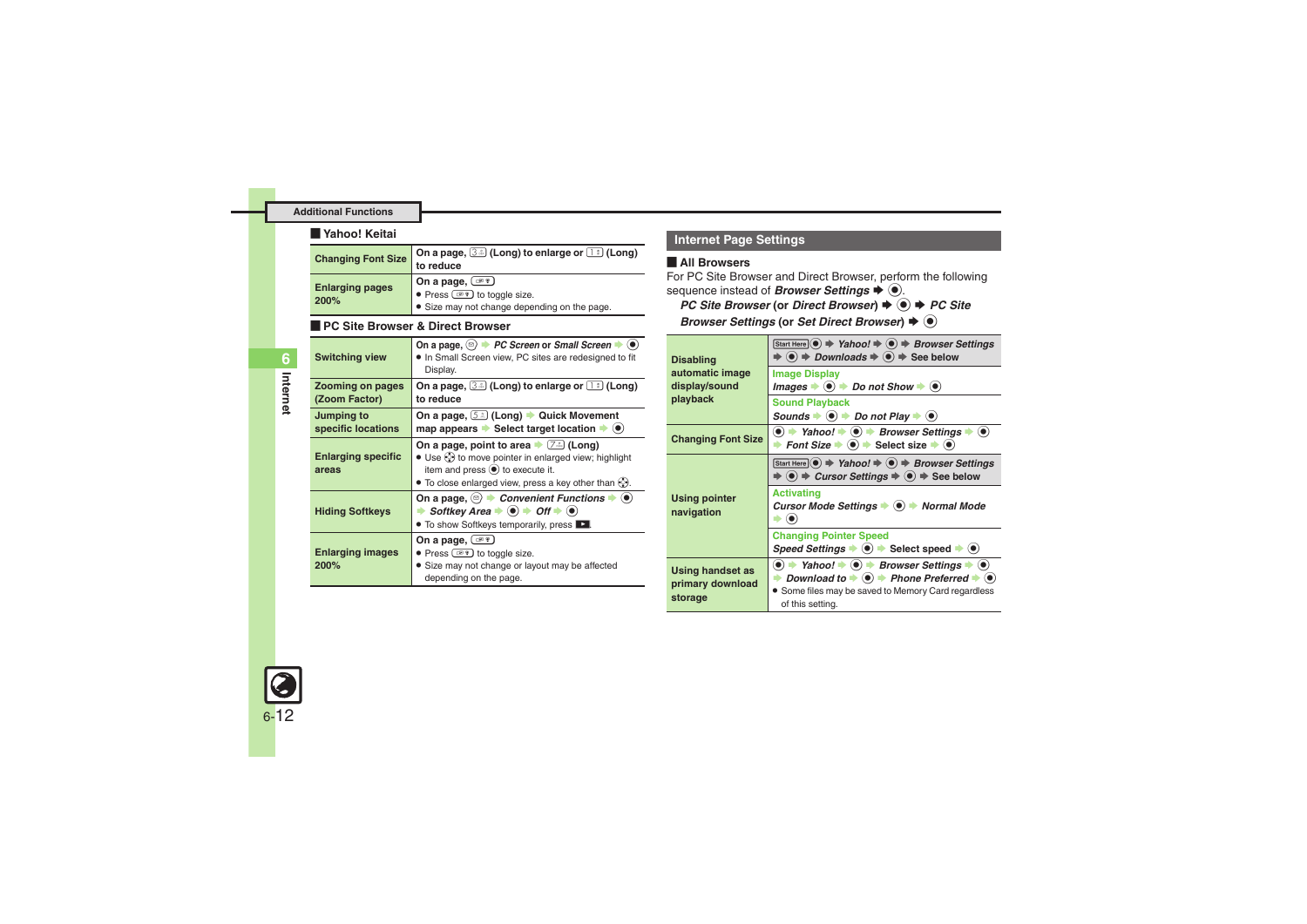<span id="page-12-5"></span><span id="page-12-2"></span><span id="page-12-1"></span><span id="page-12-0"></span>

| <b>N</b> Yahoo! Keitai<br><b>Changing scroll</b><br>unit                                                                                                                                                                                                                                                                                                                                | $\textcircled{\textbullet}$ $\Rightarrow$ Yahoo! $\Rightarrow$ $\textcircled{\textbullet}$ Browser Settings $\Rightarrow$ $\textcircled{\textbullet}$<br>Scroll Unit $\Rightarrow$ $\circledcirc$ $\Rightarrow$ Select unit $\Rightarrow$ $\circledcirc$<br>∙                                                                                                                                                    |                                      | Start Here $\odot \Rightarrow$ Yahoo! $\Rightarrow$ $\odot \Rightarrow$ Direct Browser<br>$\Rightarrow$ ( $\bullet$ ) $\Rightarrow$ Set Direct Browser $\Rightarrow$ ( $\bullet$ ) $\Rightarrow$ Proxy<br>Setting $\Rightarrow$ $\circledast$ $\Rightarrow$ Enter Administrator Code $\Rightarrow$<br>$\textcircled{\textcircled{\bullet}} \Rightarrow \textit{Use} \Rightarrow \textcircled{\textcircled{\bullet}} \Rightarrow \textit{See}$ below                                                                           |
|-----------------------------------------------------------------------------------------------------------------------------------------------------------------------------------------------------------------------------------------------------------------------------------------------------------------------------------------------------------------------------------------|------------------------------------------------------------------------------------------------------------------------------------------------------------------------------------------------------------------------------------------------------------------------------------------------------------------------------------------------------------------------------------------------------------------|--------------------------------------|-------------------------------------------------------------------------------------------------------------------------------------------------------------------------------------------------------------------------------------------------------------------------------------------------------------------------------------------------------------------------------------------------------------------------------------------------------------------------------------------------------------------------------|
| <b>PC Site Browser &amp; Direct Browser</b><br>For Direct Browser, perform the following sequence instead of PC<br>Site Browser $\blacklozenge$ $\blacklozenge$ $\blacktriangleright$ PC Site Browser Settings $\blacktriangleright$ $\blacklozenge$ .<br>Direct Browser $\blacklozenge$ $\blacklozenge$ $\blacktriangleright$ Set Direct Browser $\blacktriangleright$ $\blacklozenge$ |                                                                                                                                                                                                                                                                                                                                                                                                                  | Setting up proxy                     | <b>Entering Address</b><br><b>Proxy Address <math>\bullet</math> (0) <math>\bullet</math> Enter address <math>\bullet</math> (0) <math>\bullet</math></b> ( $\circ$ )<br><b>Entering Port Number</b><br>Port Number $\Rightarrow$ $\circledast$ $\Rightarrow$ Enter number $\Rightarrow$ $\circledast$ $\Rightarrow$ $\circledast$                                                                                                                                                                                            |
| <b>Showing</b><br>navigation map for<br>continuous scroll                                                                                                                                                                                                                                                                                                                               | $\textcircled{\bullet}$ + Yahoo! $\textup{\bullet}$ $\textcircled{\bullet}$ + PC Site Browser $\textup{\bullet}$ $\textcircled{\bullet}$ +<br>PC Site Browser Settings $\Rightarrow$ $\circledast$ $\Rightarrow$ Scroll<br>Settings $\bullet$ $\bullet$ $\bullet$ Page Navigation $\bullet$ $\bullet$ $\bullet$ On<br>$\bullet$ $\bullet$                                                                        |                                      | <b>Specifying Addresses to Bypass Proxy</b><br><i>Exempted Address</i> $\bullet$ $\bullet$ $\bullet$ $\bullet$ Enter address<br>$\blacktriangleright$ $\odot$ $\blacktriangleright$ $\odot$                                                                                                                                                                                                                                                                                                                                   |
| <b>Changing scroll unit</b>                                                                                                                                                                                                                                                                                                                                                             | $\textcircled{\textbullet}$ + Yahoo! $\textup{\textbullet}$ $\textcircled{\textbullet}$ + PC Site Browser $\textup{\textbullet}$ $\textcircled{\textbullet}$ +<br>PC Site Browser Settings $\bullet$ $\bullet$ $\bullet$ Scroll<br>Settings $\Rightarrow$ $\circledcirc$ $\Rightarrow$ Scroll Unit $\Rightarrow$ $\circledcirc$ $\Rightarrow$ Select<br>unit $\bullet$ $\odot$                                   | <b>Editing proxy</b><br>settings     | $\textcircled{\textbullet}$ + Yahoo! $\textcircled{\textbullet}$ + Direct Browser $\textbullet$ $\textcircled{\textbullet}$ +<br>Set Direct Browser $\blacklozenge$ $\blacklozenge$ Proxy Setting $\blacktriangleright$<br>$\textcircled{\textbullet}$ $\textuparrow$ Enter Administrator Code $\textuparrowled{\textbullet}$ $\textcircled{\textbullet}$ $\textuparrowled{\textcirc}$<br>$\Rightarrow$ $\circledcirc$ $\Rightarrow$ Select item $\Rightarrow$ $\circledcirc$ $\Rightarrow$ Edit $\Rightarrow$ $\circledcirc$ |
| PC Site Browser                                                                                                                                                                                                                                                                                                                                                                         | $\textcircled{\textcircled{\textcirc}}$ + Yahoo! $\Rightarrow$ $\textcircled{\textcircled{\textcirc}}$ + PC Site Browser $\Rightarrow$ $\textcircled{\textcircled{\textcirc}}$ $\Rightarrow$                                                                                                                                                                                                                     | <b>Changing home page</b>            | $\bullet$ $\Rightarrow$ Yahoo! $\Rightarrow$ $\bullet$ Direct Browser $\Rightarrow$ $\bullet$ $\Rightarrow$<br>Set Direct Browser ♦ (•) ♦ Homepage Setting<br>$\Rightarrow$ $\circledast$ $\Rightarrow$ Enter URL $\Rightarrow$ $\circledast$                                                                                                                                                                                                                                                                                 |
| <b>Hiding PC Site</b><br><b>Browser messages</b>                                                                                                                                                                                                                                                                                                                                        | <b>PC Site Browser Settings <math>\rightarrow</math> 0 <math>\rightarrow</math> Warning</b><br>Message $\Rightarrow$ $\bullet$ $\Rightarrow$ Off $\Rightarrow$ $\bullet$                                                                                                                                                                                                                                         |                                      | Start Here $\odot \Rightarrow$ Yahoo! $\Rightarrow$ $\odot \Rightarrow$ Direct Browser<br>$\Rightarrow$ (•) $\Rightarrow$ Set Direct Browser $\Rightarrow$ (•) $\Rightarrow$ Search<br>$Page \Rightarrow \textcircled{\ } \Rightarrow \text{See below}$                                                                                                                                                                                                                                                                       |
| Direct Browser                                                                                                                                                                                                                                                                                                                                                                          |                                                                                                                                                                                                                                                                                                                                                                                                                  |                                      |                                                                                                                                                                                                                                                                                                                                                                                                                                                                                                                               |
| <b>Restricting Direct</b>                                                                                                                                                                                                                                                                                                                                                               | $\textcircled{\textbf{A}}$ + Yahoo! $\textup{\textbf{A}}$ $\textcircled{\textbf{B}}$ + Direct Browser $\textup{\textbf{A}}$ $\textcircled{\textbf{B}}$ +<br>Set Direct Browser $\bullet$ $\bullet$ $\bullet$ Direct Browser<br>$Lock \rightarrow \textcircled{\ } \rightarrow \textcircled{\ } n \rightarrow \textcircled{\ } \rightarrow$ Enter Administrator<br>Code $\blacktriangleright$ ( $\blacklozenge$ ) | <b>Setting search</b><br>engine URLs | <b>Addina</b><br>$\leq$ <i>Empty</i> $>$ $\Rightarrow$ $\circledcirc$ $\Rightarrow$ $\circledcirc$ $\Rightarrow$ Enter URL $\Rightarrow$ $\circledcirc$<br>Changing                                                                                                                                                                                                                                                                                                                                                           |
| <b>Browser use</b>                                                                                                                                                                                                                                                                                                                                                                      |                                                                                                                                                                                                                                                                                                                                                                                                                  |                                      | Select URL $\blacktriangleright$ ( $\blacklozenge$ )                                                                                                                                                                                                                                                                                                                                                                                                                                                                          |
|                                                                                                                                                                                                                                                                                                                                                                                         |                                                                                                                                                                                                                                                                                                                                                                                                                  |                                      | <b>Editina</b>                                                                                                                                                                                                                                                                                                                                                                                                                                                                                                                |

**Internet 6**



<span id="page-12-4"></span><span id="page-12-3"></span> $\textsf{Select} \cup \textsf{RL} \blacktriangleright \textcircled{\scriptsize{\textcircled{\#}}} \blacklozenge \blacklozenge \blacktriangleright \textsf{Edit} \blacktriangleright \textcircled{\scriptsize{\textcircled{\#}}}$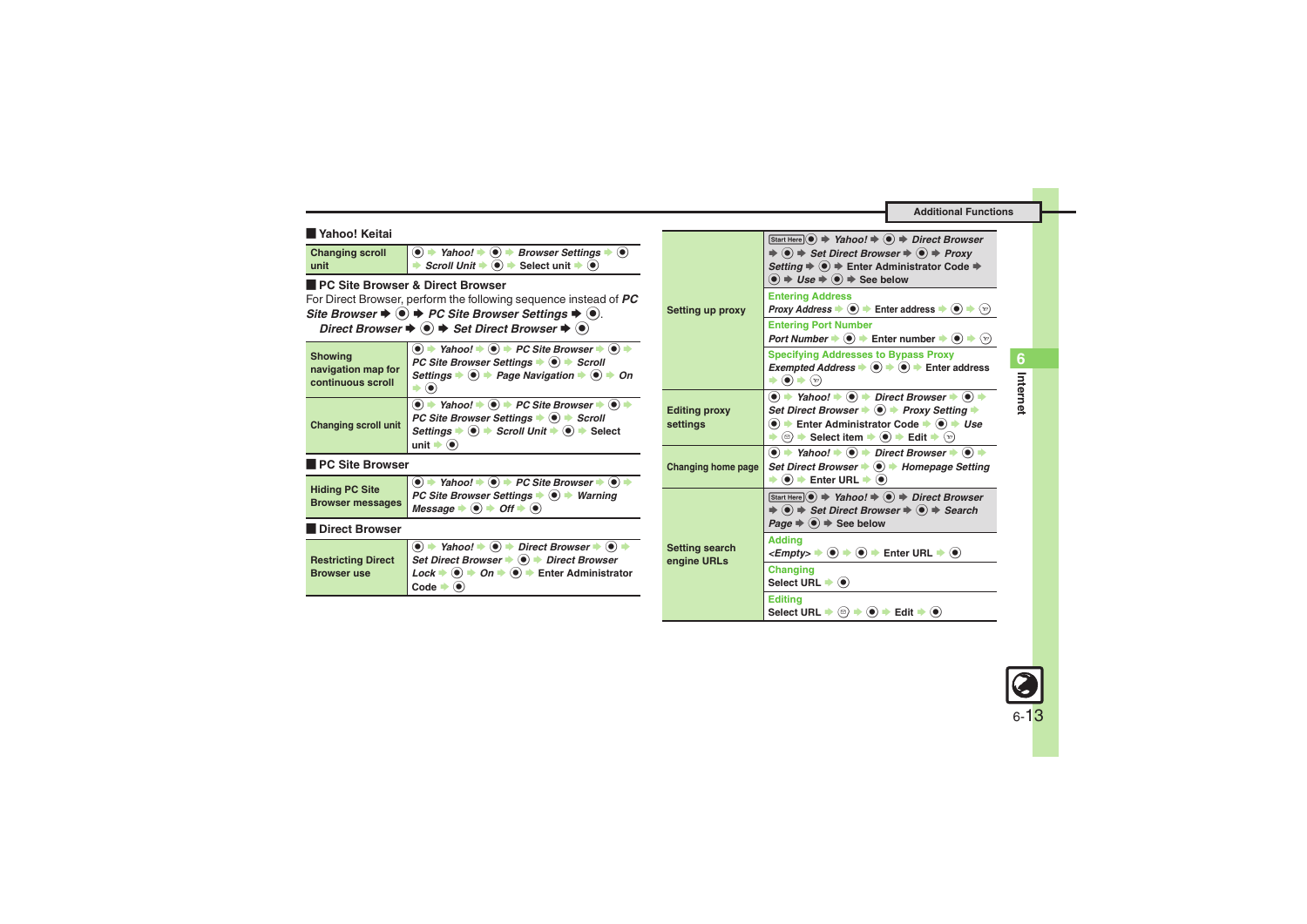# **Streaming & Progressive Download**

#### [ **General**

<span id="page-13-0"></span>

| <b>Customizing</b><br>media playback<br>settings      | Start Here During playback, $\textcircled{\scriptsize\cong} \Rightarrow$ Settings $\Rightarrow$ $\textcircled{\scriptsize\bullet}$<br>$\Rightarrow$ See below                                                                   |
|-------------------------------------------------------|---------------------------------------------------------------------------------------------------------------------------------------------------------------------------------------------------------------------------------|
|                                                       | <b>Changing Playback Size</b><br>Display Size $\Rightarrow$ $\circledcirc$ $\Rightarrow$ Select size $\Rightarrow$ $\circledcirc$<br>· Playback size may not change depending on file.                                          |
|                                                       | <b>Setting Backlight Status</b><br>Backlight $\bullet$ $\bullet$ $\bullet$ Select option $\bullet$ $\bullet$<br>• Selecting <b>Normal Settings</b> applies Display Backlight<br>settings.                                       |
|                                                       | <b>Adjusting Sound Effects</b><br>Sound Effects $\bullet$ ( $\bullet$ ) $\bullet$ Select effect $\bullet$ ( $\bullet$ )                                                                                                         |
| Streaming                                             |                                                                                                                                                                                                                                 |
| <b>Streaming from</b><br><b>Media Player</b>          | Start Here $\odot$ $\Rightarrow$ Entertainment $\Rightarrow$ $\odot$ $\Rightarrow$ Media<br>$Player \Rightarrow \textcircled{\textcirc} \Rightarrow Streaming \Rightarrow \textcircled{\textcirc} \Rightarrow \text{See below}$ |
|                                                       | <b>Resuming from Stopped Point</b><br>Last Played $\blacktriangleright$ ( $\blacklozenge$ )                                                                                                                                     |
|                                                       | <b>Using Bookmarks</b><br>Bookmarks $\bullet$ $\bullet$ Select title $\bullet$ $\bullet$                                                                                                                                        |
|                                                       | <b>Using History</b><br>History $\Rightarrow$ $\circledast$ Select record $\Rightarrow$ $\circledast$                                                                                                                           |
| <b>Switching</b><br>networks during<br>media playback | During playback, $\textcircled{\scriptsize\circ}$ > Switch Wi-Fi/3G $\blacktriangleright$ $\textcircled{\scriptsize\bullet}$<br>Select network $\bullet$ $\bullet$                                                              |

### **Bookmarks**

<span id="page-13-3"></span><span id="page-13-2"></span><span id="page-13-1"></span>

| <b>Deleting titles</b>                 | Start Here $\left(\bullet\right) \Rightarrow$ Yahoo! $\Rightarrow$ $\left(\bullet\right) \Rightarrow$ Bookmarks $\Rightarrow$<br>$\bullet$ $\Rightarrow$ See below                                                                                                                                                                                                                                                                                                         |
|----------------------------------------|----------------------------------------------------------------------------------------------------------------------------------------------------------------------------------------------------------------------------------------------------------------------------------------------------------------------------------------------------------------------------------------------------------------------------------------------------------------------------|
|                                        | <b>One Title</b><br>Select title $\Rightarrow$ $\textcircled{a}$ $\Rightarrow$ Delete $\Rightarrow$ $\textcircled{e}$ $\Rightarrow$ Yes $\Rightarrow$ $\textcircled{e}$                                                                                                                                                                                                                                                                                                    |
|                                        | <b>All Titles</b><br>(□) $\rightarrow$ Delete All $\rightarrow$ (●) $\rightarrow$ Yes $\rightarrow$ (●)                                                                                                                                                                                                                                                                                                                                                                    |
| <b>Editing titles</b>                  | $\bullet$ $\bullet$ Yahoo! $\bullet$ $\bullet$ Bookmarks $\bullet$ $\bullet$ $\bullet$<br>Select title $\Rightarrow$ $\textcircled{=}$ $\Rightarrow$ Edit $\Rightarrow$ $\textcircled{}} \Rightarrow$ Title: $\Rightarrow$ $\textcircled{}} \Rightarrow$<br>Enter title $\blacktriangleright$ ( $\blacklozenge$ ) $\blacktriangleright$ $\langle \triangleright \rangle$                                                                                                   |
| <b>Editing</b><br>bookmarked URLs      | $\textcircled{\textbullet}$ $\Rightarrow$ Yahoo! $\Rightarrow$ $\textcircled{\textbullet}$ $\Rightarrow$ Bookmarks $\Rightarrow$ $\textcircled{\textbullet}$ $\Rightarrow$<br>Select title $\Rightarrow$ $\textcircled{=}$ $\Rightarrow$ Edit $\Rightarrow$ $\textcircled{+}$ URL: $\Rightarrow$ $\textcircled{+}$<br>Edit $\bullet$ ( $\bullet$ ) $\bullet$ ( $\circ$ )                                                                                                   |
| Sending<br>bookmarked URLs<br>via mail | $\bullet$ $\bullet$ Yahoo! $\bullet$ $\bullet$ Bookmarks $\bullet$ $\bullet$<br>Select title $\Rightarrow$ $\textcircled{a}$ $\Rightarrow$ Send $\Rightarrow$ $\textcircled{a}$ $\Rightarrow$ As Message<br>$\Rightarrow$ ( $\bullet$ ) $\Rightarrow$ S! Mail or SMS $\Rightarrow$ ( $\bullet$ ) $\Rightarrow$ Complete<br>message $\blacktriangleright$ $\langle \mathbf{v} \rangle$<br>· S! Mail Composition window opens automatically<br>depending on character count. |
| Changing title order                   | $\langle \bullet \rangle$ $\Rightarrow$ Yahoo! $\Rightarrow$ $\langle \bullet \rangle$ $\Rightarrow$ Bookmarks $\Rightarrow$ $\langle \bullet \rangle$<br>Select title $\Rightarrow$ ( $\textcircled{a}$ ) $\Rightarrow$ Change Order $\Rightarrow$ ( $\bullet$ ) $\Rightarrow$<br>Select target location $\blacktriangleright$ $\blacklozenge$                                                                                                                            |
| <b>Opening title</b><br>properties     | $\langle \bullet \rangle$ $\Rightarrow$ Yahoo! $\Rightarrow$ $\langle \bullet \rangle$ $\Rightarrow$ Bookmarks $\Rightarrow$ $\langle \bullet \rangle$ $\Rightarrow$<br>Select title $\Rightarrow$ ( $\textcircled{a}$ ) $\Rightarrow$ Details $\Rightarrow$ ( $\bullet$ )                                                                                                                                                                                                 |

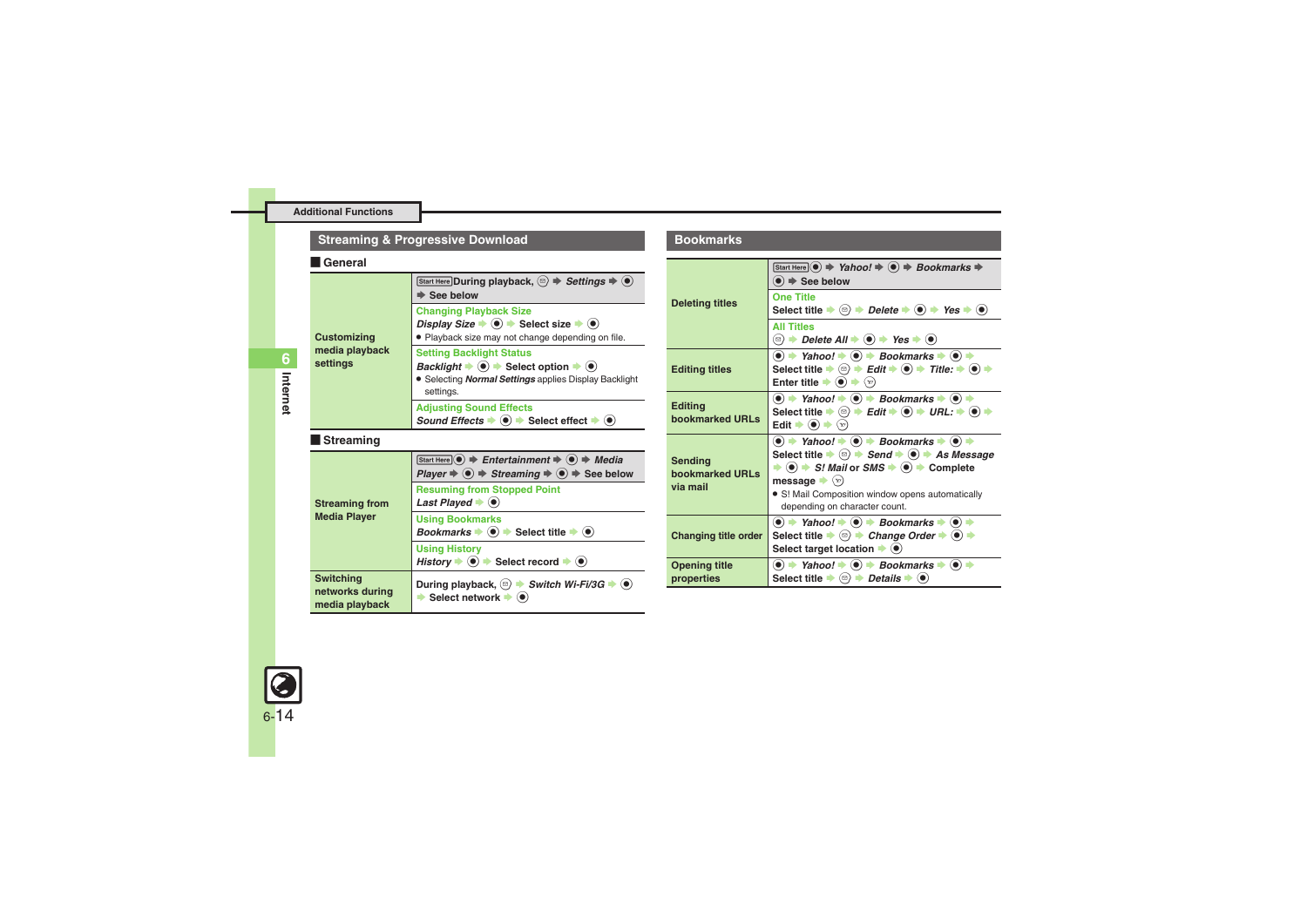<span id="page-14-0"></span>

| Sorting titles into<br>folders | Start Here $\odot$ $\Rightarrow$ Yahoo! $\Rightarrow$ $\odot$ $\Rightarrow$ Bookmarks $\Rightarrow$<br>$\bullet$ $\Rightarrow$ See below                                                                                                                  |
|--------------------------------|-----------------------------------------------------------------------------------------------------------------------------------------------------------------------------------------------------------------------------------------------------------|
|                                | <b>Creating Folders</b><br><b><sup>⊠</sup>) <math>\rightarrow</math> Create Folder <math>\rightarrow</math> (<math>\bullet</math>)</b> $\rightarrow$ Enter name $\rightarrow$ ( $\bullet$ )                                                               |
|                                | <b>Moving to Folders</b><br>Select title $\Rightarrow$ $\textcircled{a}$ $\Rightarrow$ Move $\Rightarrow$ $\textcircled{a}$ $\Rightarrow$ Select folder<br>$\Rightarrow$ ( $\bullet$ ) $\Rightarrow$ Move $\Rightarrow$ ( $\bullet$ )                     |
|                                | <b>Moving from Folders</b><br>Select folder $\Rightarrow$ $\circledast$ Select title $\Rightarrow$ $\circledast$ $\Rightarrow$ Move<br>$\blacktriangleright$ ( $\bullet$ ) $\blacktriangleright$ Move $\blacktriangleright$ ( $\bullet$ )                 |
|                                | <b>Renaming Folders</b><br>Select folder $\Rightarrow$ ( $\textcircled{e}$ ) $\Rightarrow$ Rename $\Rightarrow$ ( $\bullet$ ) $\Rightarrow$ Enter<br>name $\blacktriangleright$ ( $\blacklozenge$ )                                                       |
|                                | <b>Deleting All Titles within a Folder</b><br>Select folder $\Rightarrow$ ( $\bullet$ ) $\Rightarrow$ Select title $\Rightarrow$ ( $\circledcirc$ ) $\Rightarrow$<br>Delete All $\Rightarrow$ ( $\bullet$ ) $\Rightarrow$ Yes $\Rightarrow$ ( $\bullet$ ) |
|                                | <b>Deleting Folders</b><br>Select folder $\Rightarrow$ ( $\textcircled{=}$ ) $\Rightarrow$ Delete $\Rightarrow$ ( $\bullet$ ) $\Rightarrow$ Yes $\Rightarrow$ ( $\bullet$                                                                                 |

<span id="page-14-3"></span><span id="page-14-2"></span><span id="page-14-1"></span>

| <b>Saved Pages</b>                |                                                                                                                                                                                                                                                                           |
|-----------------------------------|---------------------------------------------------------------------------------------------------------------------------------------------------------------------------------------------------------------------------------------------------------------------------|
| <b>Deleting pages</b>             | Start Here $\odot$ $\Rightarrow$ Yahoo! $\Rightarrow$ $\odot$ $\Rightarrow$ Saved Pages $\Rightarrow$<br>$\bullet$ $\Rightarrow$ See below                                                                                                                                |
|                                   | <b>One Page</b><br>Select page $\Rightarrow$ ( $\textcircled{\scriptsize{\ast}}$ ) $\Rightarrow$ Delete $\Rightarrow$ ( $\bullet$ ) $\Rightarrow$ Yes $\Rightarrow$ ( $\bullet$ )                                                                                         |
|                                   | <b>All Pages</b><br><b><sup>☉</sup> <math>\rightarrow</math> Delete All <math>\rightarrow</math> (<math>\bullet</math>)</b> $\rightarrow$ Yes $\rightarrow$ ( $\bullet$ )                                                                                                 |
| <b>Editing page titles</b>        | $\bullet$ $\rightarrow$ Yahoo! $\rightarrow$ $\bullet$ Saved Pages $\rightarrow$ $\bullet$ $\rightarrow$<br>Select page $\Rightarrow$ ( $\textcircled{a}$ ) $\Rightarrow$ Rename $\Rightarrow$ ( $\textcircled{a}$ ) $\Rightarrow$ Enter<br>title $\bullet$ ( $\bullet$ ) |
| <b>Changing page</b><br>order     | $\bullet$ $\bullet$ Yahoo! $\bullet$ $\bullet$ $\bullet$ Saved Pages $\bullet$ $\bullet$<br>Select page $\Rightarrow$ $\textcircled{a}$ $\Rightarrow$ Change Order $\Rightarrow$ $\textcircled{e}$<br>Select target location $\blacktriangleright$ ( $\blacklozenge$ )    |
| <b>Opening page</b><br>properties | $\bullet$ $\bullet$ Yahoo! $\bullet$ $\bullet$ Saved Pages $\bullet$ $\bullet$ $\bullet$<br>Select page $\Rightarrow$ ( $\textcircled{a}$ ) $\Rightarrow$ Details $\Rightarrow$ ( $\bullet$ )                                                                             |
| Switching page list<br>view       | $\textcircled{\textbullet}$ $\Rightarrow$ Yahoo! $\Rightarrow$ $\textcircled{\textbullet}$ Saved Pages $\Rightarrow$ $\textcircled{\textbullet}$<br>Select page $\bullet$ ( $\text{N}$ ) $\bullet$ List View or Preview View                                              |

**Internet 6**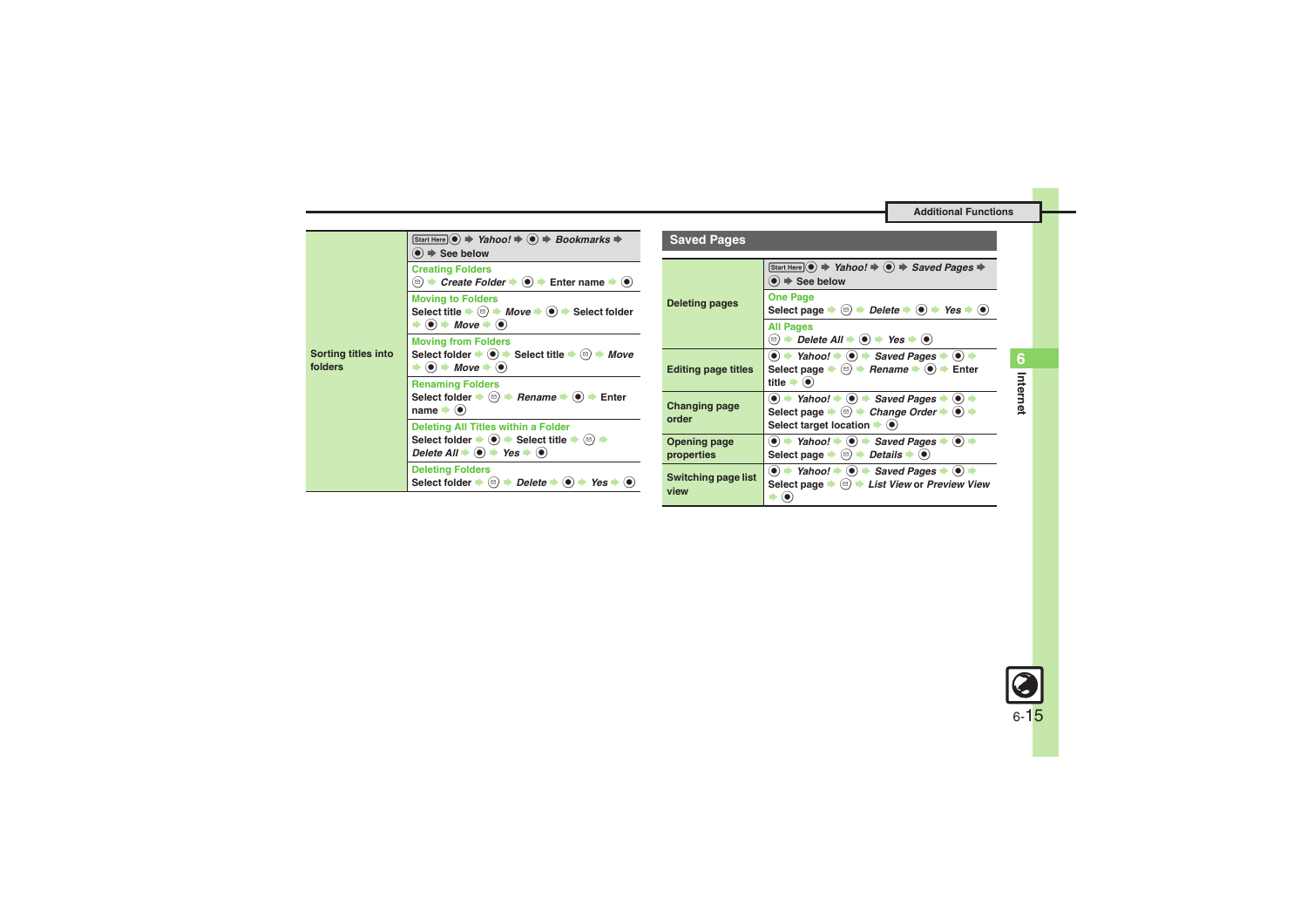#### **RSS Feeds**

For Direct Browser, select *Direct Browser* instead of *PC Site Browser*.

<span id="page-15-1"></span><span id="page-15-0"></span>

| <b>Disabling feed</b><br>updates | $\textcircled{\textbullet}$ + Yahoo! $\textcircled{\textbullet}$ + PC Site Browser $\textcircled{\textbullet}$ $\textcircled{\textbullet}$<br>RSS Feed $\blacktriangleright$ ( $\blacklozenge$ ) $\blacktriangleright$ Select feed $\blacktriangleright$ ( $\bowtie$ ) $\blacktriangleright$ Manage<br>RSS Feed $\bullet$ $\bullet$ Restrict Update $\bullet$ $\bullet$ |
|----------------------------------|-------------------------------------------------------------------------------------------------------------------------------------------------------------------------------------------------------------------------------------------------------------------------------------------------------------------------------------------------------------------------|
| Sorting feeds into<br>folders    | $[Start Here] \n\big) \n\Rightarrow \nYahoo! \n\Rightarrow \n\big) \n\Rightarrow PC Site Browser$<br>$\Rightarrow$ (o) $\Rightarrow$ RSS Feed $\Rightarrow$ (o) $\Rightarrow$ See below                                                                                                                                                                                 |
|                                  | <b>Creating Folders</b><br>© → Manage RSS Feed → ● → Create Folder<br>$\bullet$ ( $\bullet$ ) $\bullet$ Enter name $\bullet$ ( $\bullet$ )                                                                                                                                                                                                                              |
|                                  | <b>Moving to Folders</b><br>Select feed $\bullet$ <sup>(<math>\circ</math></sup> ) $\bullet$ <i>Manage RSS Feed</i> $\bullet$ ( $\bullet$ )<br>$\rightarrow$ Move $\rightarrow$ $\odot$ $\rightarrow$ Select folder $\rightarrow$ $\odot$ $\rightarrow$ Move<br>$\circledbullet$                                                                                        |
|                                  | <b>Renaming Folders</b><br>Select folder $\Rightarrow$ $\textcircled{a}$ $\Rightarrow$ Manage RSS Feed $\Rightarrow$ $\textcircled{a}$<br><b>★ Rename <math>\rightarrow</math> (<math>\bullet</math>)</b> $\rightarrow$ Enter name $\rightarrow$ ( $\bullet$ )                                                                                                          |
|                                  | <b>Deleting Folders</b><br>Select folder $\Rightarrow$ $\textcircled{e}$ $\Rightarrow$ Delete $\Rightarrow$ $\textcircled{e}$ $\Rightarrow$ Yes $\Rightarrow$ $\textcircled{e}$                                                                                                                                                                                         |
| <b>Deleting feeds</b>            | $[Start Here] \n\big) \n\Rightarrow \nYahoo! \n\Rightarrow \n\big) \n\Rightarrow PC Site Browser$<br>$\Rightarrow$ ( $\bullet$ ) $\Rightarrow$ RSS Feed $\Rightarrow$ ( $\bullet$ ) $\Rightarrow$ See below                                                                                                                                                             |
|                                  | <b>One Entry</b><br>Select feed $\Rightarrow$ ( $\textcircled{e}$ ) $\Rightarrow$ Delete $\Rightarrow$ ( $\bullet$ ) $\Rightarrow$ Yes $\Rightarrow$ ( $\bullet$ )                                                                                                                                                                                                      |
|                                  | <b>All Entries</b><br>$\bullet$ $\bullet$ Yes $\bullet$ $\bullet$                                                                                                                                                                                                                                                                                                       |
|                                  | • Alternatively, perform Delete RSS Feed List in<br>Memory Operation (PC Site Browser Settings or Set<br>Direct Browser) to delete all feeds.                                                                                                                                                                                                                           |

<span id="page-15-6"></span><span id="page-15-5"></span><span id="page-15-4"></span><span id="page-15-3"></span>

| <b>Sorting feeds</b>                          | $\bullet$ $\rightarrow$ Yahoo! $\rightarrow$ $\bullet$ $\rightarrow$ PC Site Browser $\rightarrow$ $\bullet$ $\rightarrow$<br>RSS Feed $\blacktriangleright$ $\textcircled{\scriptsize{\bullet}}$ $\blacktriangleright$ $\textcircled{\scriptsize{\bullet}}$ $\blacktriangleright$ Manage RSS Feed $\blacktriangleright$<br>$\bullet$ $\Rightarrow$ Sort $\Rightarrow$ $\bullet$ Select option $\Rightarrow$ $\bullet$                |
|-----------------------------------------------|---------------------------------------------------------------------------------------------------------------------------------------------------------------------------------------------------------------------------------------------------------------------------------------------------------------------------------------------------------------------------------------------------------------------------------------|
| <b>Opening feed</b><br>properties             | $\bullet$ $\Rightarrow$ Yahoo! $\Rightarrow$ $\bullet$ PC Site Browser $\Rightarrow$ $\bullet$<br>$RSS \text{ Feed} \rightarrow \textcircled{\textcircled{\textcirc}}$ $\Rightarrow$ Select feed $\Rightarrow$ $\textcircled{\textcircled{\textcirc}}$ $\Rightarrow$<br>Manage RSS Feed $\blacktriangleright$ $\odot$ $\blacktriangleright$ Details $\blacktriangleright$ $\odot$                                                     |
| <b>Exchanging feeds</b><br>with other devices | Start Here $\odot \Rightarrow$ Yahoo! $\Rightarrow \odot \Rightarrow PC$ Site Browser<br>$\Rightarrow$ (o) $\Rightarrow$ RSS Feed $\Rightarrow$ (o) $\Rightarrow$ (e) $\Rightarrow$ Manage RSS<br>$\textsf{feed} \Rightarrow \textcircled{\bullet} \Rightarrow$ See below                                                                                                                                                             |
|                                               | <b>Exporting All Feeds</b><br>Export All $\Rightarrow$ $\circledast$ $\Rightarrow$ Select storage media $\Rightarrow$ $\circledast$                                                                                                                                                                                                                                                                                                   |
|                                               | <b>Importing (Adding Feeds)</b><br>Import $\Rightarrow$ ( $\bullet$ ) $\Rightarrow$ Select file $\Rightarrow$ ( $\bullet$ ) $\Rightarrow$ As New<br>Items $\bullet$ ( $\bullet$ ) $\bullet$ Yes or No $\bullet$ ( $\bullet$ )<br>• If a confirmation appears, follow onscreen prompts.                                                                                                                                                |
|                                               | <b>Importing (Overwriting Existing Feeds)</b><br>Import $\Rightarrow$ ( $\bullet$ ) $\Rightarrow$ Select file $\Rightarrow$ ( $\bullet$ ) $\Rightarrow$ Delete All<br>$\Rightarrow$ ( $\bullet$ ) $\Rightarrow$ Enter Handset Code $\Rightarrow$ ( $\bullet$ ) $\Rightarrow$ Yes $\Rightarrow$<br>$\bullet$ $\bullet$ Yes or No $\bullet$ $\bullet$<br>• If a confirmation appears, follow onscreen prompts.                          |
| Sending feeds via<br>mail                     | $\bullet$ $\bullet$ Yahoo! $\bullet$ $\bullet$ PC Site Browser $\bullet$ $\bullet$<br>$RSS \n\equiv \blacksquare \blacktriangleright \blacksquare \blacktriangleright \blacksquare$ Select feed $\blacktriangleright \blacksquare$ $\blacktriangleright$<br>Manage RSS Feed $\bullet$ ( $\bullet$ ) $\bullet$ As Message $\bullet$<br>$\left( \bullet \right)$<br>Complete message $\blacktriangleright$ $\langle \mathbf{v} \rangle$ |

<span id="page-15-2"></span>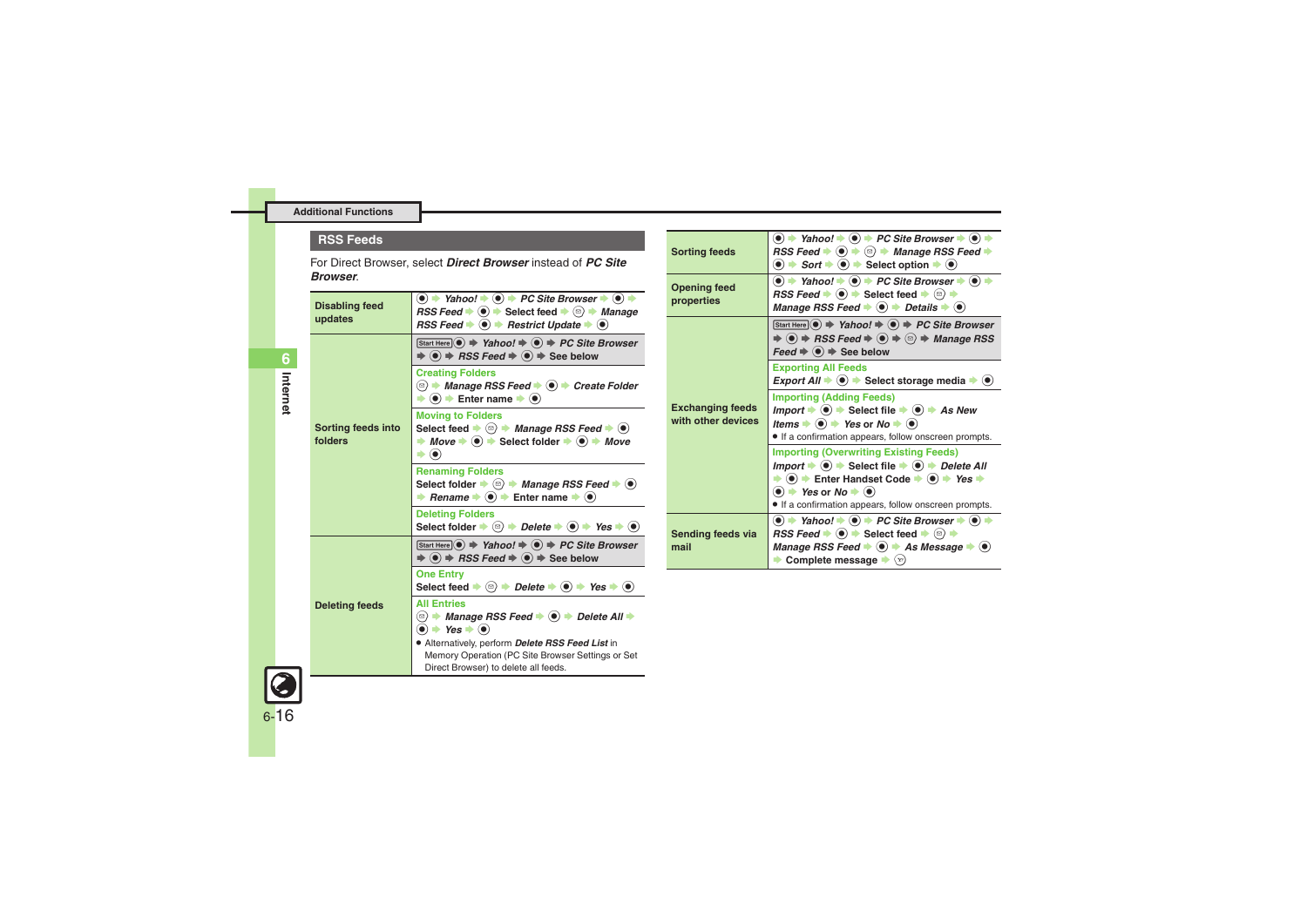# <span id="page-16-0"></span>**Security Settings**

For PC Site Browser and Direct Browser, perform the following sequence instead of *Browser Settings*  $\blacklozenge$  **.** 

*PC Site Browser* (or *Direct Browser*) ♦ <sup>●</sup> ♦ *PC Site* 

**Browser Settings (or Set Direct Browser)**  $\blacklozenge$ 

| <b>Disabling</b>                                                          | $\bullet$ $\bullet$ Yahoo! $\bullet$ $\bullet$ Browser Settings $\bullet$ $\bullet$                                                                                                                                                                                                                                  |
|---------------------------------------------------------------------------|----------------------------------------------------------------------------------------------------------------------------------------------------------------------------------------------------------------------------------------------------------------------------------------------------------------------|
| manufacture                                                               | Security Settings $\bullet$ $\bullet$ <i>Manufacture</i>                                                                                                                                                                                                                                                             |
| number auto send                                                          | Number $\Rightarrow$ $\bullet$ $\Rightarrow$ Off $\Rightarrow$ $\bullet$                                                                                                                                                                                                                                             |
| for authentication                                                        | . Not available for Direct Browser.                                                                                                                                                                                                                                                                                  |
| <b>Disabling referer</b><br>information delivery<br>to the Server         | $\langle \bullet \rangle$ $\Rightarrow$ Yahoo! $\Rightarrow$ $\langle \bullet \rangle$ $\Rightarrow$ Browser Settings $\Rightarrow$ $\langle \bullet \rangle$<br>Security Settings $\bullet$ ( $\bullet$ ) $\bullet$ Send Referer $\bullet$<br>$\bullet$ $\bullet$ Not Send $\bullet$ $\bullet$                      |
| Enabling/disabling<br>cookies                                             | $\bullet$ $\bullet$ Yahoo! $\bullet$ $\bullet$ Browser Settings $\bullet$ $\bullet$<br>Security Settings $\blacklozenge$ $\blacklozenge$ Cookies $\blacktriangleright$ $\blacklozenge$<br>Select option $\blacktriangleright$ ( $\blacklozenge$ )                                                                    |
| <b>Selecting script</b><br>execution option                               | $\bullet$ $\bullet$ Yahoo! $\bullet$ $\bullet$ Browser Settings $\bullet$ $\bullet$<br>Security Settings $\bullet$ $\bullet$ $\bullet$ Script Settings<br>$\bullet$ $\bullet$ Select option $\bullet$ $\bullet$                                                                                                      |
| <b>Selecting automatic</b><br>$Flash^{\circledR}$ file<br>download option | $\bullet$ $\Rightarrow$ Yahoo! $\Rightarrow$ $\bullet$ Browser Settings $\Rightarrow$ $\bullet$ )<br>Security Settings $\bullet$ ( $\bullet$ ) $\bullet$ Flash® auto-download<br>$\bullet$ $\bullet$ Select option $\bullet$ $\bullet$                                                                               |
| Disabling Flash <sup>®</sup><br>video download                            | $\textcircled{\textbullet}$ $\Rightarrow$ Yahoo! $\Rightarrow$ $\textcircled{\textbullet}$ Browser Settings $\Rightarrow$ $\textcircled{\textbullet}$<br>Security Settings $\Rightarrow$ O $\Rightarrow$ Get Video<br>Settings $\blacktriangleright$ (0) $\blacktriangleright$ Not Acquire $\blacktriangleright$ (0) |
| <b>Opening electronic</b>                                                 | $\textcircled{\textbullet}$ $\textbullet$ Yahoo! $\textbullet$ $\textcircled{\textbullet}$ Browser Settings $\textbullet$ $\textcircled{\textbullet}$                                                                                                                                                                |
| certificates saved                                                        | Security Settings $\bullet$ ( $\bullet$ ) $\bullet$ Root Certificates                                                                                                                                                                                                                                                |
| on handset                                                                | $\bullet$ $\bullet$ Select certificate $\bullet$ $\bullet$                                                                                                                                                                                                                                                           |

| <b>Changing validity</b><br>of entered user ID/<br>password                   | → Yahoo! $\rightarrow$ ( $\bullet$ ) $\rightarrow$ Browser Settings<br>Security Settings $\bullet$ $\bullet$ $\bullet$ Keep Auth Info $\bullet$<br>$\bullet$ $\bullet$ Select option $\bullet$ $\bullet$<br>• Per Browsing retains entered user ID/password during<br>browsing sessions. On retains such authentication<br>information even after powering handset off.<br>• Authentication information may not be retained<br>depending on the site. |
|-------------------------------------------------------------------------------|-------------------------------------------------------------------------------------------------------------------------------------------------------------------------------------------------------------------------------------------------------------------------------------------------------------------------------------------------------------------------------------------------------------------------------------------------------|
| <b>Suppressing</b><br>confirmation before<br>entering/exiting<br>secure pages | → Yahoo! $\Rightarrow$ O $\Rightarrow$ Browser Settings $\Rightarrow$ ⊙<br>Security Settings $\bullet$ $\bullet$ > Secure Prompt<br>Do not Show                                                                                                                                                                                                                                                                                                       |

### **Resetting**

For PC Site Browser and Direct Browser, perform the following sequence instead of *Browser Settings*  $\blacklozenge$ . *PC Site Browser* (or *Direct Browser*) ♦ ● *PC Site* **Browser Settings (or Set Direct Browser)**  $\blacklozenge$  $\textcircled{\tiny{\textcircled{\tiny\textcirc}}}$ 

<span id="page-16-1"></span>

| <b>Resetting browser</b>                     | $\bullet$ $\rightarrow$ Yahoo! $\rightarrow$ $\bullet$ Browser Settings $\rightarrow$                                                                                                                                                                  |
|----------------------------------------------|--------------------------------------------------------------------------------------------------------------------------------------------------------------------------------------------------------------------------------------------------------|
| settings and                                 | $\cdot$ (0)                                                                                                                                                                                                                                            |
| stored information                           | Initialized Browser $\bullet$ ( $\bullet$ ) $\bullet$ Yes $\bullet$ ( $\bullet$ )                                                                                                                                                                      |
| (Bookmarks,                                  | • For Direct Browser, Administrator Code is required                                                                                                                                                                                                   |
| Saved Pages, etc.)                           | to proceed.                                                                                                                                                                                                                                            |
| <b>Restoring default</b><br>handset settings | → Yahoo! → $\textcircled{\textcirc}$ → Browser Settings<br>$\left( \bullet \right)$<br>Reset Settings $\Rightarrow$ ( $\bullet$ ) $\Rightarrow$ Yes $\Rightarrow$ ( $\bullet$ )<br>• For Direct Browser, Administrator Code is required<br>to proceed. |



**Internet 6**

Internet